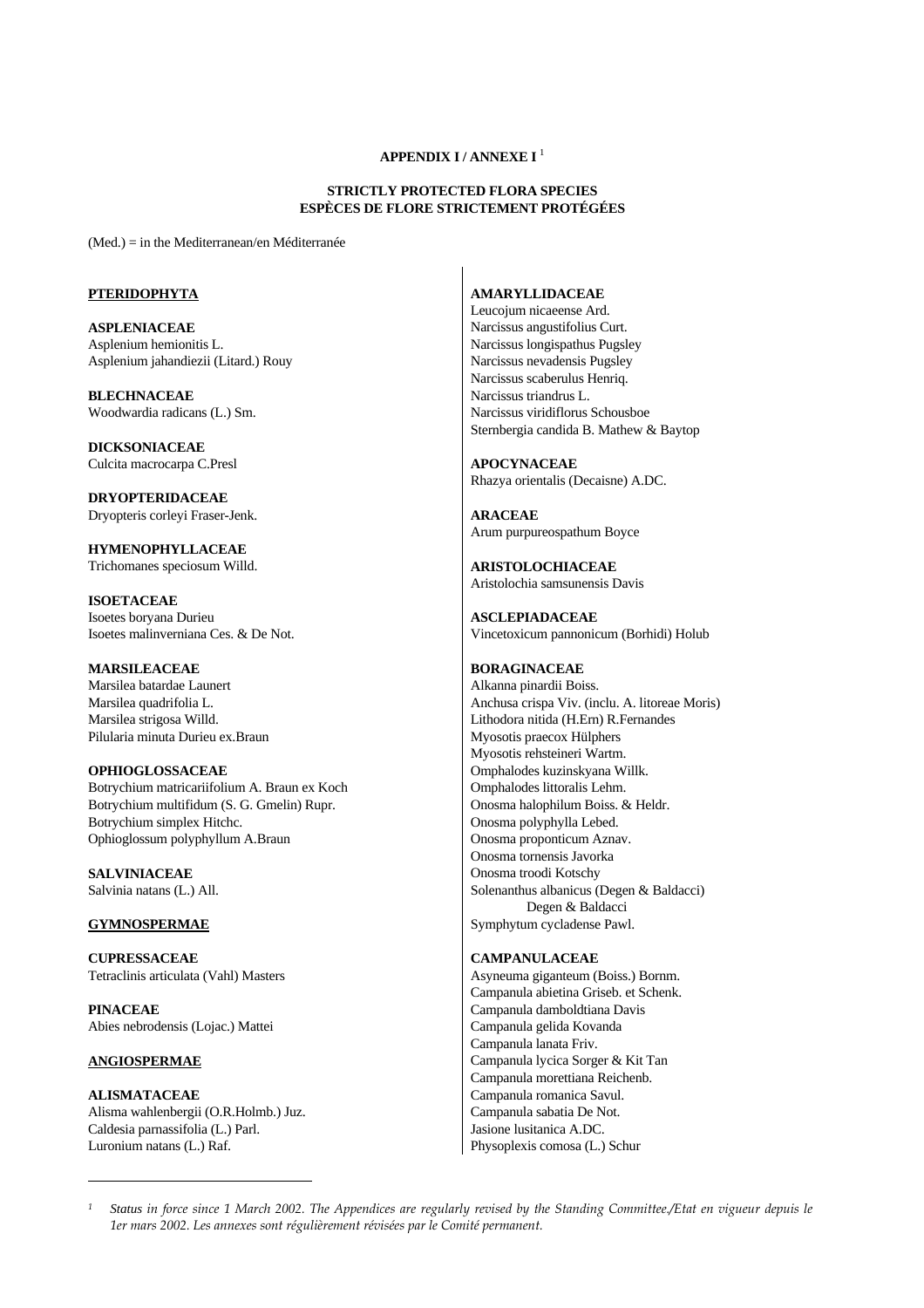## **CARYOPHYLLACEAE**

Arenaria nevadensis Boiss. & Reuter Arenaria provincialis Chater & Halliday Cerastium alsinifolium Tausch Dianthus hypanicus Andrz. Dianthus nitidus Waldst. et Kit. Dianthus rupicola Biv. Dianthus serotinus Waldst. et Kit. Dianthus urumoffii Stoj. et Acht. Gypsophila papillosa P.Porta Herniaria algarvica Chaudri Herniaria maritima Link Minuartia smejkalii Dvorakova Moehringia fontqueri Pau Moehringia hypanica Grynj. et Klok. Moehringia jankae Griseb. ex Janka Moehringia tommasinii Marches. Petrocoptis grandiflora Rothm. Petrocoptis montsicciana O.Bolós & Rivas Mart. Petrocoptis pseudoviscosa Fernández Casas Saponaria halophila Hedge & Hub.-Mor. Silene cretacea Fisch. ex Spreng. Silene furcata Raf. subsp. angustiflora (Rupr.) Walters Silene haussknechtii Heldr. ex Hausskn. Silene hifacensis Rouy ex Willk. Silene holzmannii Heldr. ex Boiss. Silene mariana Pau Silene orphanidis Boiss. Silene pompeiopolitana Gay ex Boiss. Silene rothmaleri Pinto da Silva Silene salsuginea Hub.-Mor. Silene sangaria Coode & Cullen Silene velutina Pourret ex Loisel.

# **CHENOPODIACEAE**

Beta adanensis Pamuk. apud Aellen Beta trojana Pamuk. apud Aellen Cremnophyton lanfrancoi Brullo et Pavone Kalidiopsis wagenitzii Aellen Kochia saxicola Guss. Microcnemum coralloides (Loscos & Pardo) Font Quer subsp. anatolicum Wagenitz Salicornia veneta Pignatti & Lausi Salsola anatolica Aellen Suaeda cucullata Aellen

## **CISTACEAE**

Helianthemum alypoides Losa & Rivas Goday Helianthemum arcticum (Grosser) Janch. Helianthemum caput-felis Boiss. Tuberaria major (Willk.) Pinto da Silva & Rozeira

# **COMPOSITAE**

Achillea glaberrima Klok. Achillea thracica Velen. Anacyclus latealatus Hub.-Mor. Andryala levitomentosa (E. I. Nayardy) P. D. Sell Anthemis glaberrima (Rech.f.) Greuter Anthemis halophila Boiss. & Bal. Anthemis trotzkiana Claus ex Bunge.

Artemisia laciniata Willd. Artemisia pancicii (Janka) Ronn. Aster pyrenaeus Desf. ex DC., Aster sibiricus L. Carduus myriacanthus Salzm. ex DC. Carlina diae (Rech.f.) Meusel & Kastner Carlina onopordifolia Besser Centaurea alba L. subsp. heldreichii (Halacsy) Dostal (Centaurea heldreichii Halacsy) Centaurea alba L. subsp. princeps (Boiss. & Heldr.) Gugler (Centaurea princeps Boiss. & Heldr.) Centaurea akamatis Th. Georgiades & G. Chatzikiriakou Centaurea attica Nyman subsp. megarensis (Halacsy & Hayek) Dostal (Centaurea megarensis Halacsy & Hayek) Centaurea balearica J.D.Rodriguez Centaurea borjae Valdes-Berm. & Rivas Goday Centaurea citricolor Font Quer Centaurea corymbosa Pourret Centaurea dubjanskyi Iljin. Centaurea hermannii F.Hermann Centaurea horrida Badaro Centaurea jankae Brandza Centaurea kalambakensis Freyn & Sint. Centaurea kartschiana Scop. Centaurea lactiflora Halacsy Centaurea niederi Heldr. Centaurea peucedanifolia Boiss. & Orph. Centaurea pineticola Iljin. Centaurea pinnata Pau Centaurea pontica Prodan & E. I. Nayardy Centaurea pseudoleucolepis Kleop Centaurea pulvinata (G.Blanca) G.Blanca Centaurea tchihatcheffii Fich. & Mey. Crepis crocifolia Boiss. & Heldr. Crepis granatensis (Willk.) G.Blanca & M.Cueto Crepis purpurea (Willd.) Bieb. Dendranthema zawadskyi (Herb.) Tzvel. Erigeron frigidus Boiss. ex DC. Helichrysum melitense (Pignatti) Brulo, Lanfranco, Pavone et Ronsisvalle Helichrysum sibthorpii Rouy Hymenostemma pseudanthemis (Kunze) Willd. Jurinea cyanoides (L.) Reichenb. Jurinea fontqueri Cuatrec. Lagoseris purpurea (Willd.) Boiss. Lamyropsis microcephala (Moris) Dittrich & Greuter Leontodon boryi Boiss. ex DC. Leontodon microcephalus (Boiss. ex DC.) Boiss. Leontodon siculus (Guss.) Finch & Sell Ligularia sibirica (L.) Cass. Palaeocyanus crassifolius (Bertoloni) Dostál Picris willkommii (Schultz Bip.) Nyman Santolina elegans Boiss. ex DC. Senecio elodes Boiss. ex DC. Senecio nevadensis Boiss. & Reuter Serratula tanaitica P. Smirn. Sonchus erzincanicus Matthews

Wagenitzia lancifolia (Sieber ex Sprengel) Dostal

Trachelium asperuloides Boiss. & Orph.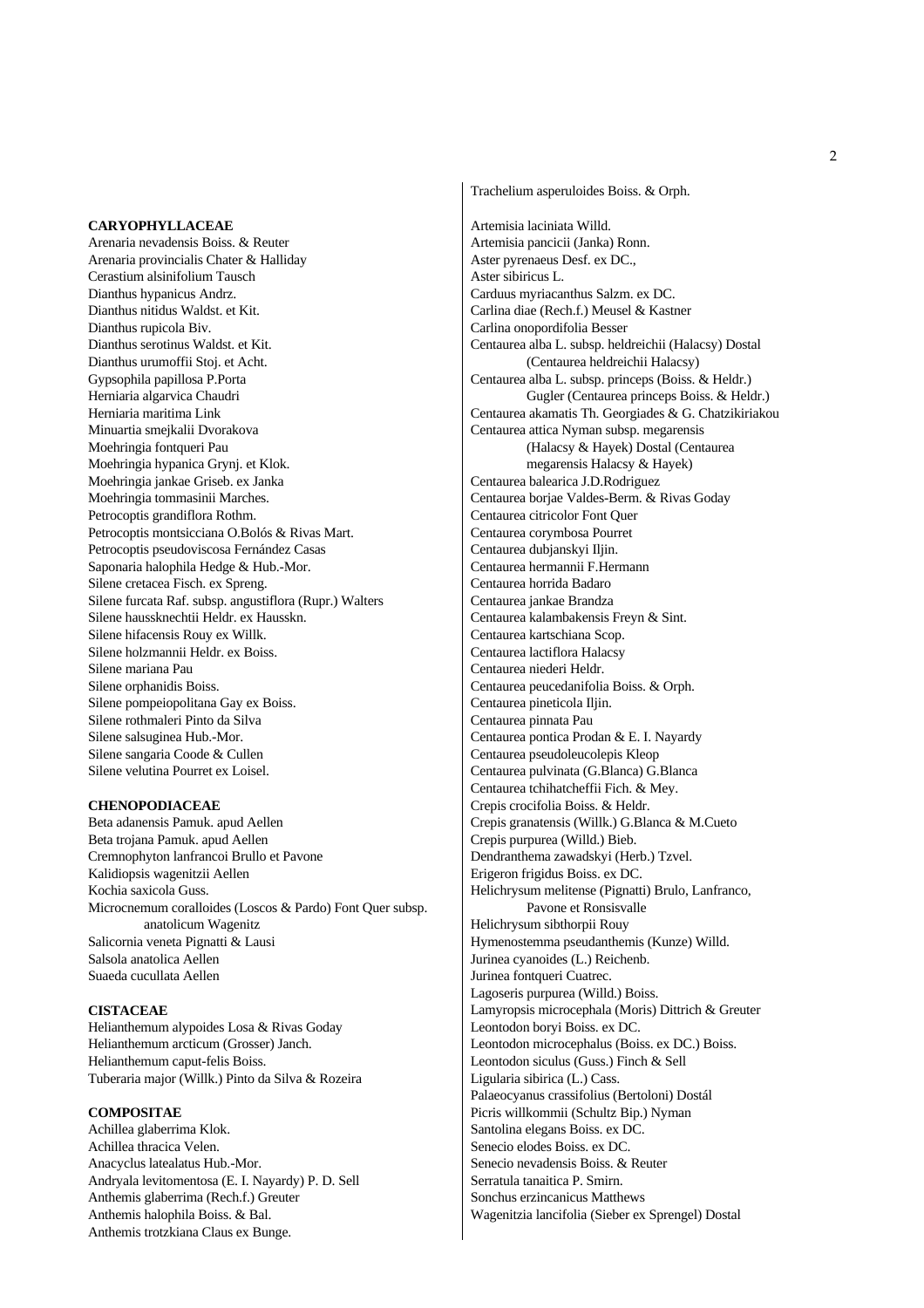Artemisia granatensis Boiss. Artemisia insipida Vill.

#### **CONVOLVULACEAE**

Convolvulus argyrothamnos Greuter Convolvulus pulvinatus Sa'ad

## **CRUCIFERAE**

Alyssum akamasicum B.L.Burtt Alyssum borzaeanum E. I. Nayardy Alyssum pyrenaicum Lapeyr. (Ptilotrichum pyrenaicum (Lapeyr.) Boiss.) Arabis kennedyae Meikle Armoracia macrocarpa (Waldst. & Kit.) Kit. ex Baumg. Aurinia uechtritziana (Bornm.) Cullen et T. R. Dudley Biscutella neustriaca Bonnet Boleum asperum (Pers.) Desvaux Brassica glabrescens Poldini Brassica hilarionis Post Brassica insularis Moris Brassica macrocarpa Guss. Brassica sylvestris (l.) Mill. subsp. taurica Tzvel. Braya purpurasceus (R.Br.) Bunge Cochlearia polonica Fröhlich Coincya rupestris Rouy (Hutera rupestris P. Porta) Coronopus navasii Pau Crambe koktebelica (Junge) N. Busch. Crambe litwinonowii K. Gross. Diplotaxis ibicensis (Pau) Gomez-Campo Diplotaxis siettiana Maire Draba dorneri Heuffel Erucastrum palustre (Pirona) Vis. Erysimum pieninicum (Zapal.) Pawl. Iberis arbuscula Runemark Ionopsidium acaule (Desf.) Reichemb. Ionopsidium savianum (Caruel) Ball ex Arcang. Lepidium turczaninowii Lipsky. Murbeckiella sousae Rothm. Schivereckia podolica (Besser) Andrz. Sisymbrium cavanillesianum Valdes & Castroviejo (S. matritense P.W.Ball & Heywood) Sisymbrium confertum Stev. Sisymbrium supinum L. Thlaspi cariense A.Carlström Thlaspi jankae A. Kern

**CYPERACEAE** Carex secalina Willd. ex Wahlenb. Eleocharis carniolica Koch

**DIOSCOREACEAE** Borderea chouardii (Gaussen) Heslot

**DIPSACACEAE** Dipsacus cephalarioides Mathews & Kupicha

**DROSERACEAE** Aldrovanda vesiculosa L.

## **ERICACEAE**

# **EUPHORBIACEAE**

Euphorbia margalidiana Kuhbier & Lewejohann Euphorbia nevadensis Boiss. & Reuter

## **GENTIANACEAE**

Centaurium rigualii Esteve Chueca Centaurium somedanum Lainz Gentiana ligustica R. de Vilm. & Chopinet Gentianella anglica (Pugsley) E.F.Warburg

## **GERANIACEAE**

Erodium astragaloides Boiss. & Reuter Erodium chrysanthum L'Herit. ex DC. Erodium paularense Fernández-González & Izco Erodium rupicola Boiss.

## **GESNERIACEAE**

Haberlea rhodopensis Friv. Jankaea heldreichii (Boiss.) Boiss. Ramonda serbica Pancic

## **GRAMINEAE**

Avenula hackelii (Henriq.) Holub Bromus bromoideus (Lej.) Crepin Bromus grossus Desf. ex DC. Bromus interruptus (Hackel) Druce Bromus moesiacus Velen. Bromus psammophilus P.M.Smith Coleanthus subtilis (Tratt.) Seidl Eremopoa mardinensis R.Mill Gaudinia hispanica Stace & Tutin Micropyropsis tuberosa Romero-Zarco Cabezudo Poa granitica Br.- Bl. Poa riphaea (Ascherson et Graebner) Fritsch Puccinellia pungens (Pau) Paunero Stipa austroitalica Martinovsky Stipa bavarica Martinovsky & H.Scholz Stipa danubialis Dihoru & Roman Stipa styriaca Martinovsky Stipa syreistschikowii P. Smirn. Trisetum subalpestre (Hartm.) Neuman

**GROSSULARIACEAE** Ribes sardoum Martelli

### **HYPERICACEAE**

Hypericum aciferum (Greuter) N.K.B.Robson Hypericum salsugineum Robson & Hub.-Mor.

#### **IRIDACEAE**

Crocus abantensis T.Baytop & Mathew Crocus cyprius Boiss. & Kotschy Crocus etruscus Parl. Crocus hartmannianus Holmboe Crocus robertianus C.D. Brickell Gladiolus felicis Mirek Iris marsica Ricci & Colasante

## **LABIATAE**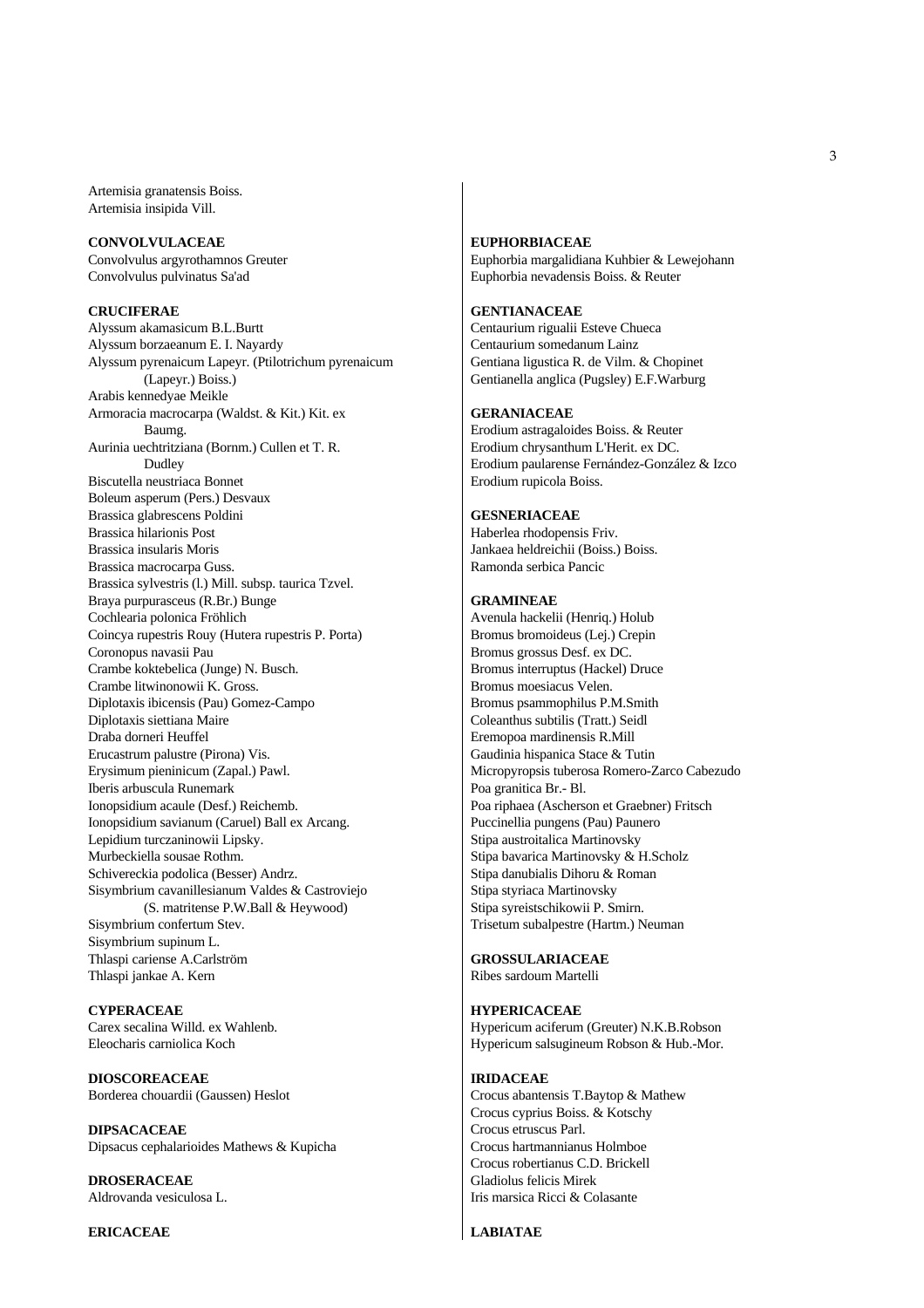#### Vaccinium arctostaphylos L.

Nepeta dirphya (Boiss.) Heldr. ex Halacsy Nepeta sphaciotica P.H.Davis Origanum cordifolium (Auch. & Montbr.) Vogel (Amaracus cordifolium Auch. & Montr.) Origanum dictamnus L. Origanum scabrum Boiss. & Heldr Phlomis brevibracteata Turrill Phlomis cypria Post Rosmarinus tomentosus Hub.-Mor. & Maire Salvia crassifolia Sibth. & Smith Sideritis cypria Post Sideritis incana L. subsp. glauca (Cav.) Malagarriga Sideritis javalambrensis Pau Sideritis serrata Cav. ex Lag. Teucrium charidemi Sandwith Teucrium lamiifolium D'Urv. Teucrium lepicephalum Pau Teucrium turredanum Losa & Rivas Goday Thymus aznavourii Velen. Thymus camphoratus Hoffmanns. & Link Thymus carnosus Boiss. Thymus cephalotos L.

#### **LEGUMINOSAE**

Anthyllis hystrix Cardona, Contandr. & E.Sierra Astragalus aitosensis Ivanisch. Astragalus algarbiensis Coss. ex Bunge Astragalus aquilanus Anzalone Astragalus centralpinus Braun-Blanquet Astragalus kungurensis Boriss. Astragalus macrocarpus DC. subsp. lefkarensis Agerer-Kirchoff & Meikle Astragalus maritimus Moris Astragalus peterfii Jav. Astragalus physocalyx Fischer Astragalus psedopurpureus Gusul. Astragalus setosulus Gontsch. Astragalus tanaiticus C. Koch. Astragalus tremolsianus Pau Astragalus verrucosus Moris Cytisus aeolicus Guss. ex Lindl. Genista dorycnifolia Font Quer Genista holopetala (Fleischm. ex Koch) Baldacci Genista tetragona Bess. Glycyrrhiza iconica Hub.-Mor. Hedysarum razoumovianum Fisch. et Helm. Ononis maweana Ball Oxytropis deflexa (Pallas) DC. subsp. norvegica Nordh. Sphaerophysa kotschyana Boiss. Thermopsis turcica Kit Tan, Vural & Küçüködü Trifolium banaticum (Heuffel) Majovsky Trifolium pachycalyx Zoh. Trifolium saxatile All. Trigonella arenicola Hub.-Mor. Trigonella halophila Boiss. Trigonella polycarpa Boiss. & Heldr. Vicia bifoliolata J.D.Rodriguez

Dracocephalum austriacum L. Dracocephalum ruyschiana L. Micromeria taygetea P.H.Davis

## **LILIACEAE**

Allium grosii Font Quer Allium regelianum A. Beck. Allium vuralii Kit Tan Androcymbium europaeum (Lange) K.Richter Androcymbium rechingeri Greuter Asparagus lycaonicus Davis Asphodelus bento-rainhae Pinto da Silva Chionodoxa lochiae Meikle Chionodoxa luciliae Boiss. Colchicum arenarium Waldst. & Kit. Colchicum corsicum Baker Colchicum cousturieri Greuter Colchicum davidovii Stef. Colchicum fominii Bordz. Colchicum micranthum Boiss. Fritillaria conica Boiss. Fritillaria drenovskii Degen & Stoy. Fritillaria epirotica Turrill ex Rix Fritillaria euboeica Rix Fritillaria graeca Boiss. Fritillaria gussichiae (Degen & Doerfler) Rix Fritillaria montana Hoppe. Fritillaria obliqua Ker-Gawl. Fritillaria rhodocanakis Orph. ex Baker Fritillaria tuntasia Heldr. ex Halacsy Lilium jankae A. Kerner Lilium rhodopaeum Delip. Muscari gussonei (Parl.) Tod. Ornithogalum reverchonii Lange Scilla morrisii Meikle Scilla odorata Link Tulipa cypria Stapf Tulipa goulimyi Sealy & Turrill Tulipa hungarica Borbas Tulipa praecox Ten. Tulipa sprengeri Baker

**LINACEAE** Linum dolomiticum Borbas

**LYTHRACEAE** Lythrum flexuosum Lag. Lythrum thesioides M.Bieb.

**MALVACEAE** Kosteletzkya pentacarpos (L.) Ledeb.

# **NAJADACEAE** Caulinia tenuissima (A. br. ex Magnus) Tzvel. Najas flexilis (Willd.) Rostk. & W.L.Schmidt Najas tenuissima (A.Braun) Magnus

**OLEACEAE** Syringa josikaea Jacq. fil.

**ORCHIDACEAE**  Cephalanthera cucullata Boiss. & Heldr.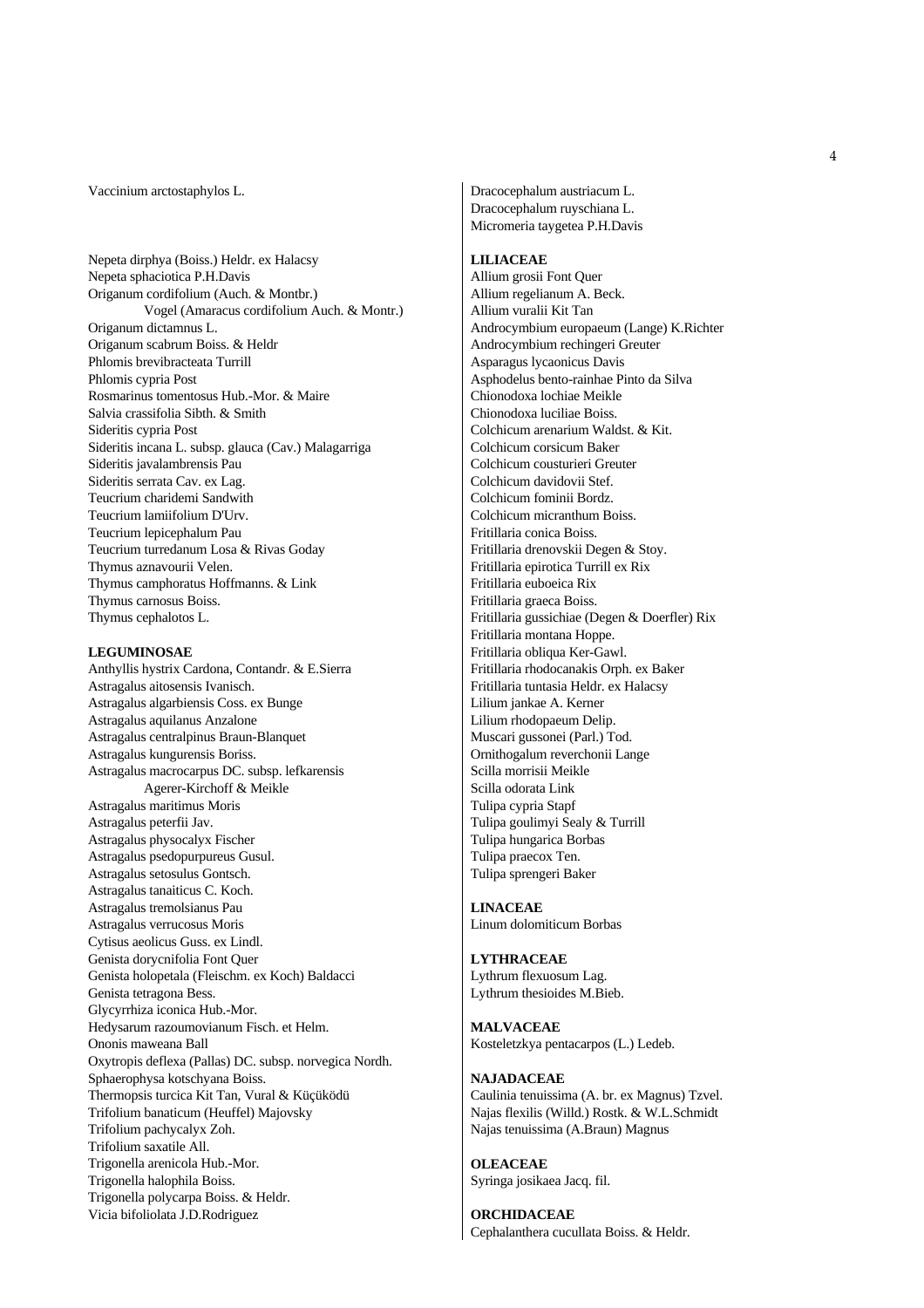### **LENTIBULARIACEAE**

Pinguicula crystallina Sibth. & Sm. Pinguicula nevadensis (Lindb.) Casper

Liparis loeselii (L.) Rich. Ophrys argolica Fleischm. Ophrys isaura Renz & Taub. Ophrys kotschyi Fleischm. & Soó Ophrys lunulata Parl. Ophrys lycia Renz & Taub. Ophrys oestrifera Bieb. Ophrys taurica (Aggeenko) Nevski. Orchis provincialis Balb. Orchis punctulata Stev. ex Lindl. Platanthera obtusata (Pursh) Lindl. subsp. oligantha (Turcz.) Hulten Spiranthes aestivalis (Poiret) L.C.M. Richard Steveniella satyrioides (Stev.) Schlechter.

## **PAEONIACEAE**

Paeonia cambessedesii (Willk.) Willk. Paeonia clusii F.C.Stern (Stern) subsp. rhodia (Stearn) Tzanoudakis Paeonia officinalis L. subsp. banatica (Rochel) Soó Paeonia parnassica Tzanoudakis Paeonia tenuifolia L.

**PALMAE** Phoenix theophrasti Greuter

**PAPAVERACEAE**  Papaver lapponicum (Tolm.) Nordh. Rupicapnos africana (Lam.) Pomel

# **PLUMBAGINACEAE**

Armeria pseudarmeria (Murray) Mansfeld Armeria rouyana Daveau Armeria soleirolii (Duby) Godron Armeria velutina Welv. ex Boiss. & Reuter Limonium anatolicum Hedge Limonium tamaricoides Bokhari

**POLEMONIACEAE**  Polemonium boreale Adams

**POLYGONACEAE**  Polygonum praelongum Coode & Cullen Rheum rhaponticum L. Rumex rupestris Le Gall

**POSIDONIACEA** Posidonia oceanica (L.) Delile (Med.)

**PRIMULACEAE** Androsace cylindrica DC. Androsace mathildae Levier Androsace pyrenaica Lam. Cyclamen coum Mill. Cyclamen kuznetzovii Kotov et Czernova. Cyclamen mirabile Hildebr. Lysimachia minoricensis J.D.Rodriguez

Comperia comperiana (Steven) Aschers. & Graebner Cypripedium calceolus L. Dactylorhiza chuhensis Renz & Taub. Himantoglossum caprinum (Bieb.) C. Koch.

Primula palinuri Petagna Primula spectabilis Tratt. Primula wulfeniana Scot subsp. baumgarteniana (Degen & Moesz) Ludi Soldanella villosa Darracq

# **RANUNCULACEAE**

Aconitum corsicum Gayer Aconitum flerovii Steinb. Aconitum lasiocarpum (Reichenb.) Gáyer Adonis cyllenea Boiss., Heldr. & Orph. Adonis distorta Ten. Anemone uralensis Fisch. ex DC. Aquilegia bertolonii Schott Aquilegia kitaibelii Schott Aquilegia ottonis Orph. ex Boiss. subsp. taygetea (Orph.) Strid Aquilegia pyrenaica DC. subsp. cazorlensis (Heywood) Galiano & Rivas Martínez (Aquilegia cazorlensis Heywood) Consolida samia P.H.Davis Delphinium caseyi B.L.Burtt Pulsatilla grandis Wend. (Pulsatilla vulgaris Miller subsp. grandis (Wend.) Zamels Pulsatilla patens (L.) Miller Pulsatilla slavica G. Reuss Ranunculus fontanus C. Presl Ranunculus kykkoensis Meikle Ranunculus weyleri Marès

# **RESEDACEAE**

Reseda decursiva Forssk.

# **ROSACEAE**

Crataegus dikmensis Pojark Geum bulgaricum Panc. Potentilla delphinensis Gren. & Godron Potentilla emilii-popii E. I. Nayardy Potentilla silesiaca Uechtr. Pyrus anatolica Browicz

# **RUBIACEAE**

Galium cracoviense Ehrend. Galium globuliferum Hub.-Mor. & Reese Galium litorale Guss. Galium moldavicum (Dobrescu) Franco Galium rhodopeum Velen. Galium viridiflorum Boiss. & Reuter

**SANTALACEAE** Thesium ebracteatum Hayne

#### **SAXIFRAGACEAE**

Saxifraga berica (Beguinot) D.A.Webb Saxifraga cintrana Kuzinsky ex Willk. Saxifraga florulenta Moretti Saxifraga hirculus L. Saxifraga presolanensis Engl.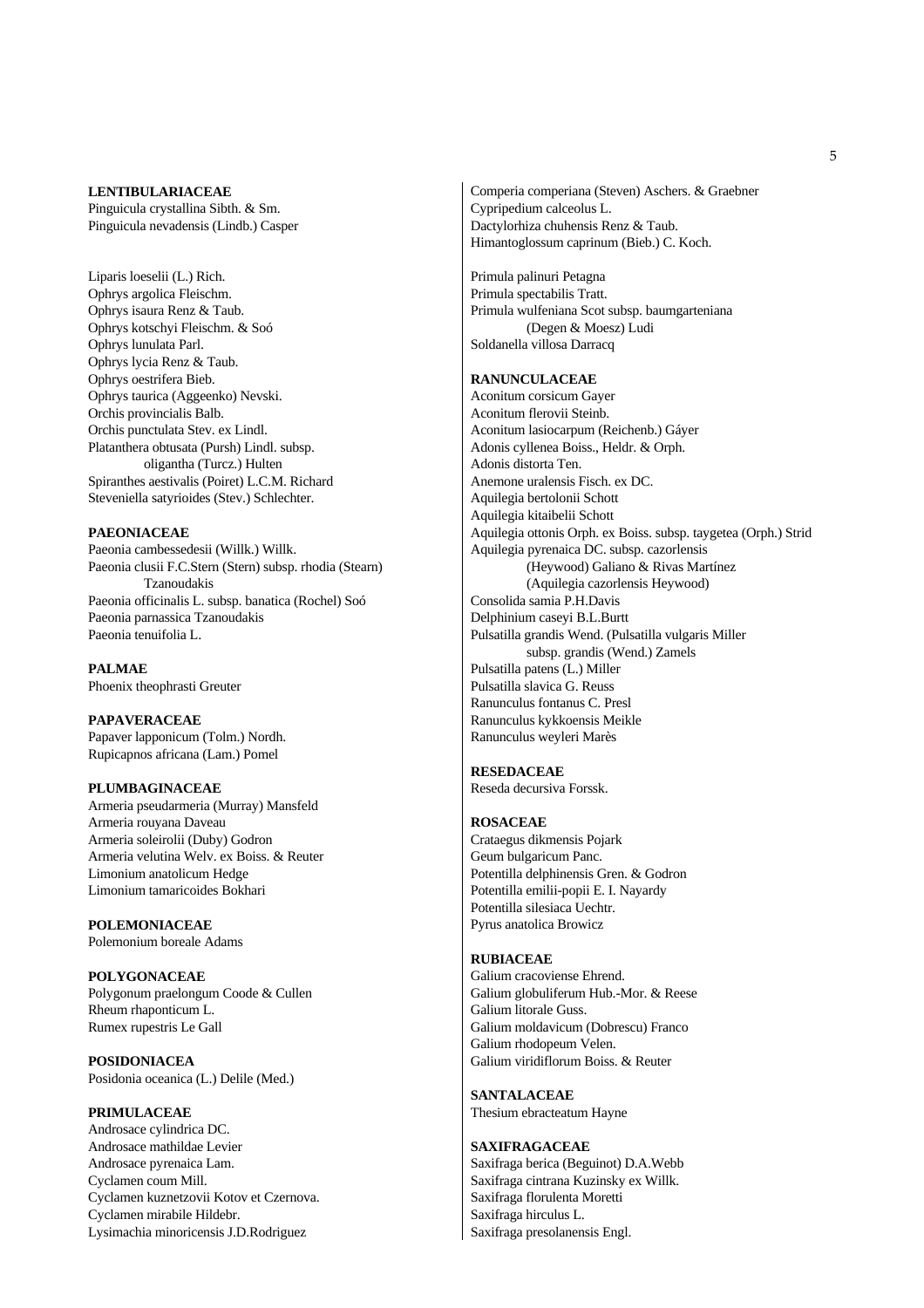Primula apennina Widmer Primula deorum Velen. Primula frondosa Janka Primula egaliksensis Wormsk. Primula glaucescens Moretti

# **SCROPHULARIACEAE**

Antirrhinum charidemi Lange Euphrasia marchesettii Wettst. ex Marches. Linaria algarviana Chav. Linaria ficalhoana Rouy Linaria flava (Poiret) Desf. Linaria hellenica Turril Linaria loeselii Schweigger Linaria pseudolaxiflora Lojacono Linaria ricardoi Cout. Linaria tursica B.Valdes & Cabezudo Lindernia procumbens (Krocker) Philcox Odontites granatensis Boiss. Pedicularis sudetica Willd. Verbascum afyonense Hub.-Mor. Verbascum basivelatum Hub.-Mor. Verbascum cylleneum (Boiss. & Heldr.) Kuntze Verbascum degenii Hal. Verbascum purpureum (Janka) Hub.-Mor. Verbascum stepporum Hub.-Mor. Veronica euxina Turrill Veronica oetaea L.-A.Gustavsson Veronica turrilliana Stoj. & Stef.

**SELAGINACEAE** Globularia stygia Orph. ex Boiss.

**SOLANACEAE** Atropa baetica Willk. Mandragora officinarum L.

**THYMELAEACEAE** Daphne arbuscula Celak. Daphne petraea Leybold Daphne rodriguezii Texidor Thymelea broterana Coutinho

**TRAPACEAE** Trapa natans L.

**TYPHACEAE** Typha minima Funk Typha shuttleworthii Koch & Sonder

**ULMACEAE** Zelkova abelicea (Lam.) Boiss.

**UMBELLIFERAE** Angelica heterocarpa Lloyd Angelica palustris (Besser) Hoffman Apium bermejoi Llorens Apium repens (Jacq.) Lag. Athamanta cortiana Ferrarini Bupleurum capillare Boiss. & Heldr. Bupleurum dianthifolium Guss. Bupleurum kakiskalae Greuter

Saxifraga tombeanensis Boiss. ex Engl. Saxifraga valdensis DC. Saxifraga vayredana Luizet

Naufraga balearica Constance & Cannon Oenanthe conioides Lange Petagnia saniculifolia Guss. Rouya polygama (Desf.) Coincy Seseli intricatum Boiss. Thorella verticillatinundata (Thore) Briq.

#### **VALERIANACEAE**

Centranthus kellererii (Stoj., Stef. & Georg.) J.K.B. Richardson Centranthus trinervis (Viv.) Béguinot

## **VIOLACEAE**

Viola athois W.Becker Viola cazorlensis Gandoger Viola cryana Gillot Viola delphinantha Boiss. Viola hispida Lam. Viola jaubertiana Marès & Vigineix

**ZANNICHELLIACEAE**  Cymodocea nodosa (Ucria) Ascherson (Med.)

**ZOSTERACEAE**  Zostera marina L. (Med.)

# **BRYOPHYTA**

## **BRYOPSIDA: ANTHOCEROTAE**

**ANTHOCEROTACEAE** Notothylas orbicularis (Schwein.) Sull.

# **BRYOPSIDA: HEPATICAE**

**AYTONIACEAE** Mannia triandra (Scop.) Grolle

**CEPHALOZIACEAE** Cephalozia macounii (Aust.) Aust.

**CODONIACEAE** Petalophyllum ralfsii (Wils.) Nees et Gott. ex Lehm.

**FRULLANIACEAE** Frullania parvistipula Steph.

**GYMNOMITRIACEAE** Marsupella profunda Lindb.

**JUNGERMANNIACEAE** Jungermannia handelii (Schiffn.) Amak.

**RICCIACEAE** Riccia breidleri Jur. ex Steph.

**RIELLACEAE**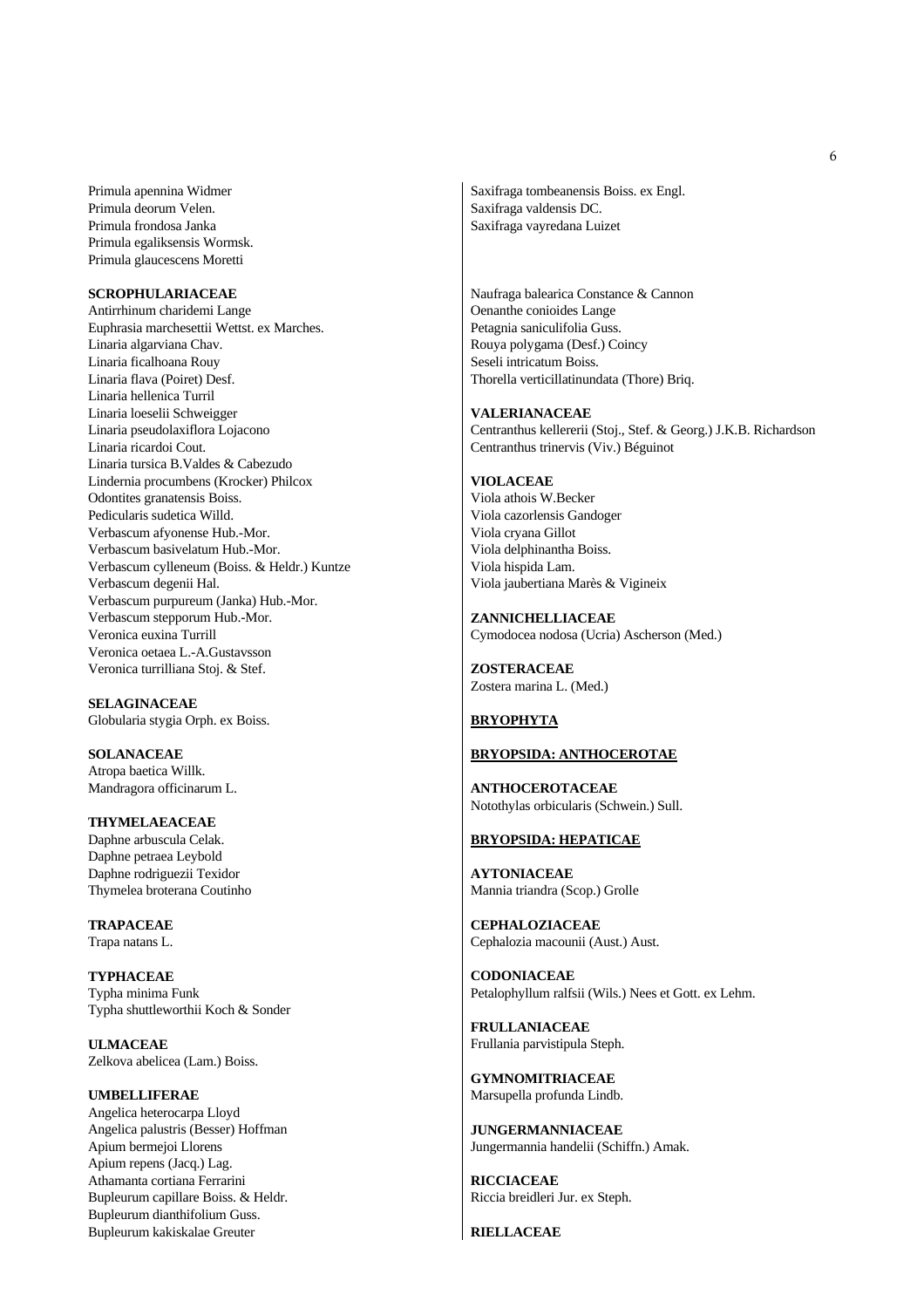Eryngium alpinum L. Eryngium viviparum Gay Ferula halophila H.Pesmen Ferula orientalis L. Ferula sadleriana Ledebour Laserpitium longiradium Boiss.

# **BRYOPSIDA: MUSCI**

**AMBLYSTEGIACEAE** Drepanocladus vernicosus (Mitt.) Warnst.

**BRUCHIACEAE** Bruchia vogesiaca Schwaegr.

**BUXBAUMIACEAE** Buxbaumia viridis (Moug. ex Lam. & DC.) Brid. ex Moug. & Nestl.

**DICRANACEAE** Atractylocarpus alpinus (Schimp. ex Milde) Lindb. Cynodontium suecicum (H.Arn. & C.Jens.) I.Hag. Dicranum viride (Sull. & Lesq.) Lindb.

**FONTINALACEAE** Dichelyma capillaceum (With.) Myr.

**FUNARIACEAE** Pyramidula tetragona (Brid.) Brid.

**HOOKERIACEAE** Distichophyllum carinatum Dix. & Nich.

**MEESIACEAE** Meesia longiseta Hedw.

**ORTHOTRICHACEAE** Orthotrichum rogeri Brid.

Riella helicophylla (Mont.) Hook.

**SCAPANIACEAE** Scapania massalongi (K.Muell.) K.Muell.

**SPHAGNACEAE** Sphagnum pylaisii Brid.

**SPLACHNACEAE** Tayloria rudolphiana (Garov.) Bruch & Schimper

# **ALGAE**

**CHLOROPHYTA** Caulerpa ollivieri (Med.)

**FUCOPHYCEA** Cystoseira amentacea (inclus var. *stricta* et var. *spicata*) (Med.) Cystoseira mediterranea (Med.) Cystoseira sedoides (Med.) Cystoseira spinosa (inclus *C.* adriatica) (Med.) Cystoseira zosteroides (Med.) Laminaria rodriguezii (Med.) Laminaria ochroleuca (Med.)

# **RHODOPHYTA**

Goniolithon byssoides (Med.) Lithophyllum lichenoides (Med.) Ptilophora mediterranea (Med.) Schimmelmannia schousboei = S. ornata (Med.)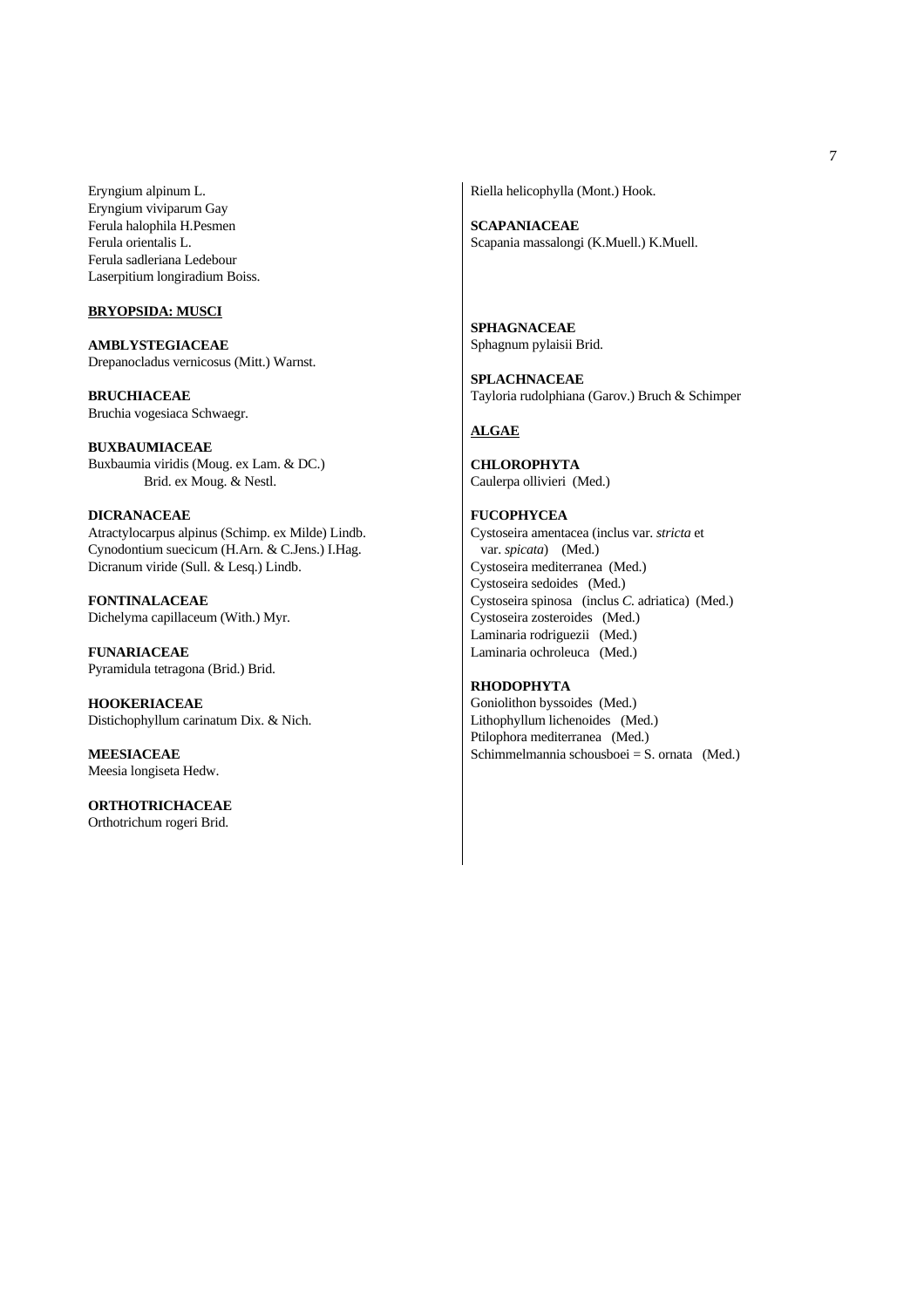#### **APPENDIX I (CONTINUATION) / ANNEXE I (SUITE)**

## **STRICTLY PROTECTED FLORA SPECIES ESPÈCES DE FLORE STRICTEMENT PROTÉGÉES**

# **ENDEMIC SPECIES OF THE MACARONESIAN REGION ESPÈCES ENDÉMIQUES DE LA RÉGION MACARONÉSIENNE**

## **PTERIDOPHYTA**

**ASPLENIACEAE** Asplenium azoricum Lovis, Rasbach & Reichstein

**DRYOPTERIDACEAE** Polystichum drepanum (Swartz) C.Presl

**HYMENOPHYLLACEAE** Hymenophyllum maderensis Gibby & Lowis

**ISOETACEAE** Isoetes azorica Durieu ex Milde

**LYCOPODIACEAE** Diphasium maderense (Wilce.) Rothm.

**MARSILEACEAE** Marsilea azorica Launert

# **GYMNOSPERMAE**

**CUPRESACEAE** Juniperus brevifolia (Seub.) Antoine

# **ANGIOSPERMAE**

**AGAVACEAE** Dracaena draco (L.) L.

**ASCLEPIADACEAE** Caralluma burchardii N.E.Brown Ceropegia chrysantha Svent.

**BERBERIDACEAE** Berberis maderensis Lowe

**BORAGINACEAE** Echium gentianoides Webb ex Coincy Echium handiense Svent. Echium pininana Webb et Berth. Myosotis azorica H.C.Watson Myosotis maritima Hochst. ex Seub.

**CAMPANULACEAE** Azorina vidalii (H.C.Watson) Feer Musschia aurea (L.f.) DC. Musschia wollastonii Lowe

**CAPRIFOLIACEAE** Sambucus palmensis Link

## **CARYOPHYLLACEAE**

Cerastium azoricum Hochst. Silene nocteolens Webb et Berth

#### **CISTACEAE**

Cistus chinamadensis Bañares & Romero Helianthemum bystropogophyllum Svent. Helianthemum teneriffae Cosson

## **COMPOSITAE**

Andryala crithmifolia Ait. Argyranthemum lidii Humphries Argyranthemum pinnatifidum (L.F.) Lowe subsp. succulentum (Lowe) Humphries Argyranthemum winterii (Svent.) Humphries Atractylis arbuscula Svent. & Michaelis Atractylis preauxiana Schultz Bip. Bellis azorica Hochst. ex Seub. Calendula maderensis Dc. Cheirolophus duranii (Burchard) Holub Cheirolophus falsisectus Montelongo et Moraleda Cheirolophus ghomerythus (Svent.) Holub Cheirolophus junonianus (Svent.) Holub Cheirolophus metlesicsii Montelongo Cheirolophus santosabreui Santos Cheirolophus satarataensis (Svent.) Holub Cheirolophus tagananensis (Svent.) Holub Helichrysum monogynum B.L. Burth. & Sunding Helichrysum gossypinum Webb Hypochoeris oligocephala (Svent. & D.Bramwell) Lack Lactuca watsoniana Trelease Leontodon filii (Hochst. ex Seub.) Paiva & Orm. Onopordum carduelinum Bolle Onopordum nogalesii Svent. Pericallis hadrosoma Svent. Pericallis malvifolia (L'Hér) B. Nord. Phagnalon benetii Lowe Senecio hermosae Pitard Sonchus gandogeri Pitard Stemmacantha cynaroides (C. Smith in Bruch) Dittrich Sventenia bupleuroides Font Quer Tanacetum o'shanahanii Febles. Marrero et Suárez Tanacetum ptarmiciflorum (Webb) Schultz Bip. Tolpis glabrescens Kämmer

# **CONVOLVULACEAE**

Convolvulus caput-medusae Lowe Convolvulus lopez-socasi Svent. Convolvulus massonii A.Dietr. Pharbitis preauxii Webb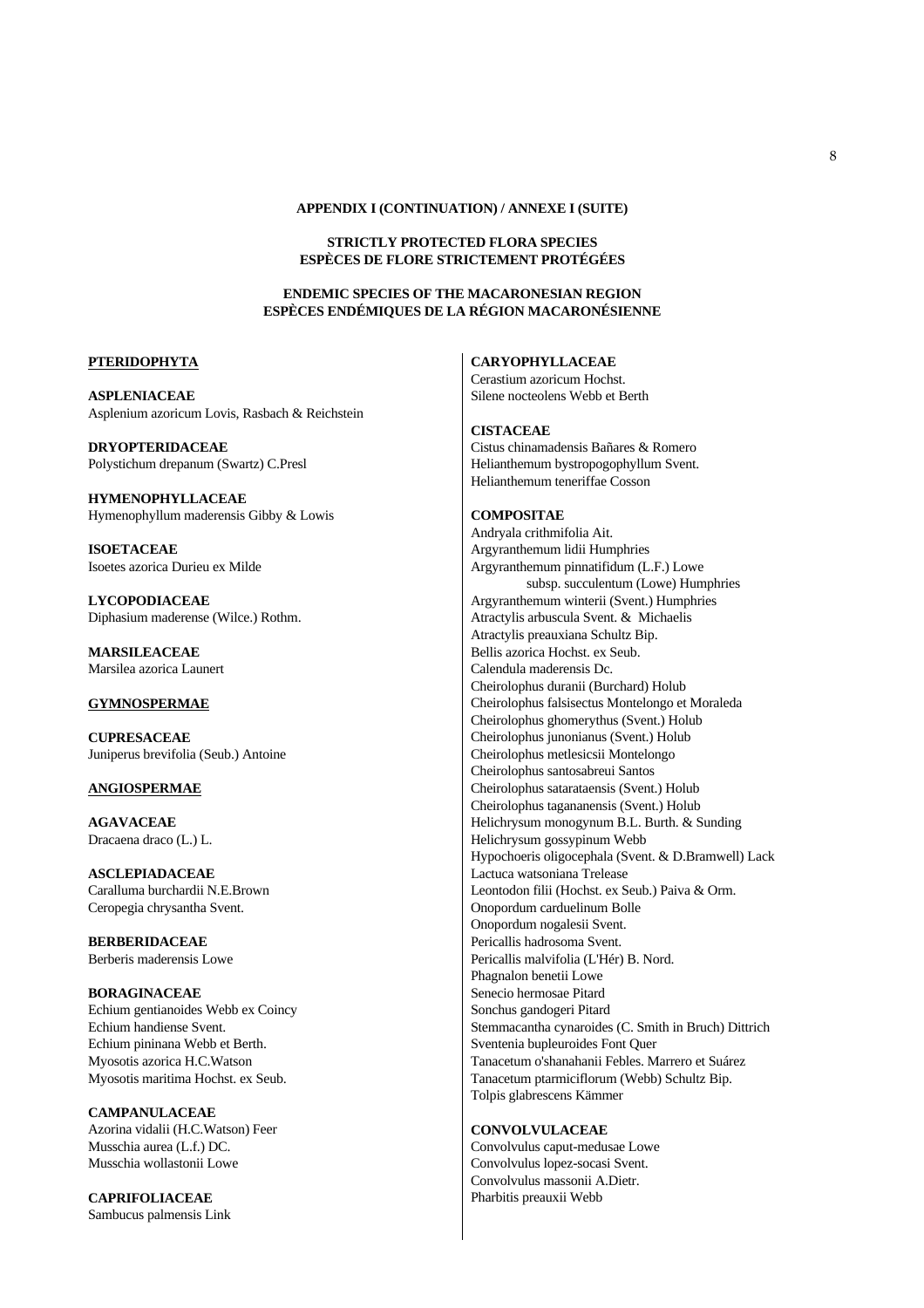#### **CRASSULACEAE**

Aeonium balsamiferum Webb et Berth. Aeonium gomeraense Praeger Aeonium saundersii Bolle Aichrysum dumosum (Lowe) Praeg. Monanthes wildpretii Bañares & Scholz

**CRUCIFERAE** Crambe arborea Webb ex Christ Crambe laevigata DC. ex Christ Crambe scoparia Svent. Crambe sventenii B.Petters. ex Bramw. & Sunding Parolinia schizogynoides Svent. Sinapidendron sempervivifolium Mnzs.

**CYPERACEAE** Carex malato-belizii Raymond

**DIPSACACEAE** Scabiosa nitens Roem. & Schult.

**ERICACEAE** Daboecia azorica Tutin & Warb. Erica scoparia L. subsp. azorica (Hochst.) D.A.Webb

**EUPHORBIACEAE** Euphorbia bourgaeana Gay ex Boiss. Euphorbia handiensis Burchard Euphorbia lambii Svent. Euphorbia stygiana H.C.Watson

**GERANIACEAE** Geranium maderense Yeo

**GRAMINEAE** Agrostis gracililaxa Franco Deschampsia maderensis (Hack. et Bornm.) Buschm. Phalaris maderensis (Mnzs.) Mnzs.

# **LABIATAE**

Micromeria glomerata P. Pérez Micromeria leucantha Svent. ex Pérez Salvia herbanica Santos et Fernández Sideritis cystosiphon Svent. Sideritis discolor (Webb ex de Noe) Bolle Sideritis infernalis Bolle Sideritis marmorea Bolle. Teucrium abutiloides l'Her.

**LEGUMINOSAE** Adenocarpus ombriosus Ceb. & Ort. Anthyllis lemanniana Lowe Anagyris latifolia Brouss. ex Willd. Cicer canariensis Santos & Gweil Dorycnium spectabile Webb & Berthel. Genista benehoavensis (Bolle ex Svent.) Del Arco Lotus azoricus P.W.Ball Lotus callis-viridis D.Bramwell & D.H.Davis Lotus eremiticus Santos Lotus kunkelii (Esteve) D.Bramwell & D.H. Davis Lotus pyranthus P. Perez Teline nervosa (Esteve) A. Hansen et Sund. Teline rosmarinifolia Webb & Berthel. Teline salsoloides Arco & Acebes. Vicia dennesiana H.C.Watson

**LILIACEAE** Androcymbium psammophilum Svent. Smilax divaricata Sol. ex Wats.

**MYRICACEAE** Myrica rivas-martinezii Santos.

**OLEACEAE** Jasminum azoricum L. Picconia azorica (Tutin) Knbol.

**ORCHIDACEAE** Barlia metlesicsiaca Teschner Goodyera macrophylla Lowe Orchis scopulorum Summerh.

**PITTOSPORACEAE** Pittosporum coriaceum Dryander ex Aiton

**PLANTAGINACEAE** Plantago famarae Svent. Plantago malato-belizii Lawalrée

# **PLUMBAGINACEAE** Limonium arborescens (Brouss.) Kuntze Limonium dendroides Svent. Limonium fruticans (Webb) O. Kuntze Limonium perezii (Stapf) Hubb. Limonium preauxii (Webb et Berth.) O. Kuntze Limonium spectabile (Svent.) Kunkel & Sunding Limonium sventenii Santos & Fernández Galván

**POLYGONACEAE** Rumex azoricus Rech.

**RHAMNACEAE** Frangula azorica Tutin

## **ROSACEAE** Bencomia brachystachya Svent.

Bencomia exstipulata Svent. Bencomia sphaerocarpa Svent. Chamaemeles coriacea Lindl. Dendriopoterium pulidoi Svent. Marcetella maderensis (Bornm.) Svent. Prunus lusitanica subsp. azorica (Moui.) Franco

**RUTACEAE** Ruta microcarpa Svent.

**SANTALACEAE** Kunkeliella canariensis Stearn Kunkeliella psilotoclada (Svent.) Stearn Kunkeliella subsucculenta Kammer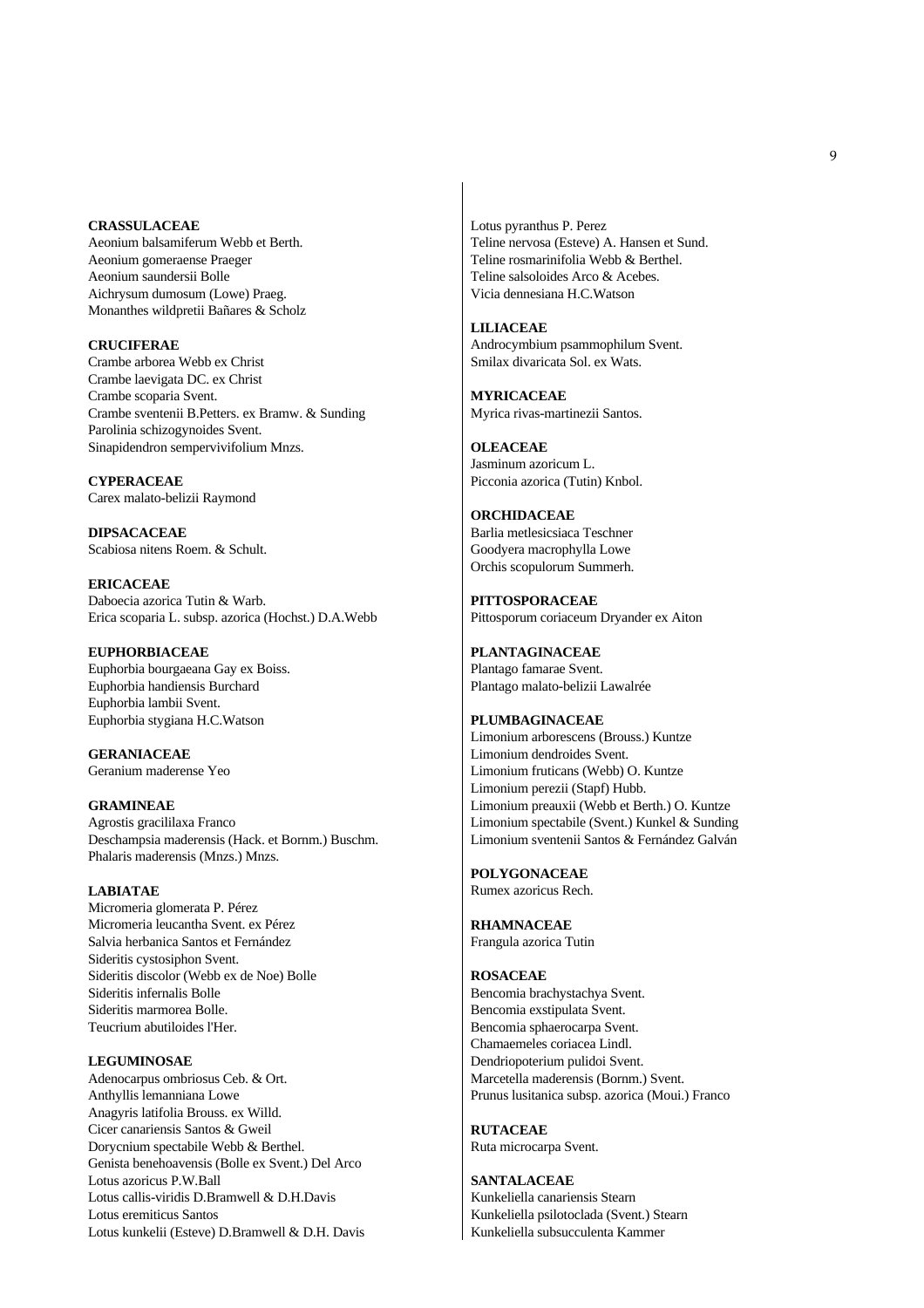Lotus maculatus Breitfeld

**SAPOTACEAE** Sideroxylon marmulano Banks ex Lowe

**SAXIFRAGACEAE** Saxifraga portosanctana Boiss.

**SCROPHULARIACEAE** Euphrasia azorica H.C.Watson Euphrasia grandiflora Hochst. Isoplexis chalcantha Svent. & O'Shanahan Isoplexis isabelliana (Webb & Berthel.) Masferrer

**SELAGINACEAE** Globularia ascanii D.Bramwell & Kunkel Globularia sarcophylla Svent.

**SOLANACEAE** Solanum lidii Sunding

# **UMBELLIFERAE**

Ammi trifoliatum (Wats.) Trel. Bunium brevifolium Lowe Bupleurum handiense (Bolle) Kunkel Chaerophylum azoricum Trel. Monizia edulis Lowe Ferula latipinna Santos Sanicula azorica Guthn. ex Seub.

**VIOLACEAE** Viola paradoxa Lowe

# **BRYOPHYTA**

# **BRYOPSIDA: MUSCI**

**ECHINODIACEAE** Echinodium spinosum (Mitt.) Jur.

**POTTIACEAE** Bryoerythrophyllum machadoanum (Sergio) M.Hill

**THAMNIACEAE** Thamnobryum fernandesii Sergio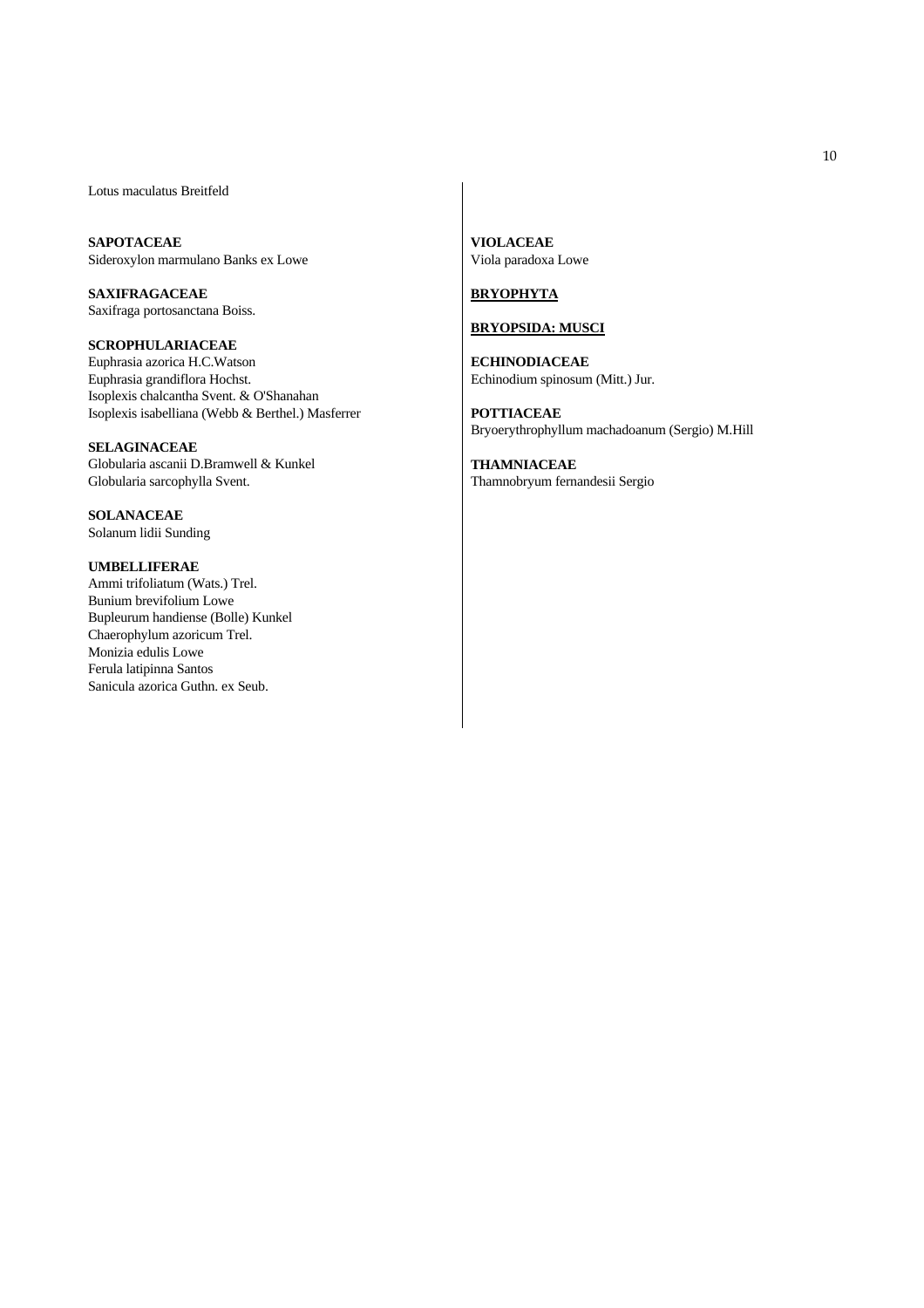## **STRICTLY PROTECTED FAUNA SPECIES ESPÈCES DE FAUNE STRICTEMENT PROTÉGÉES**

## **VERTEBRATES/VERTÉBRÉS**

 *Hystricidae*

## (Med.) = in the Mediterranean/en Méditerranée

### **Mammals/Mammifères**

| <b>INSECTIVORA</b> |  |
|--------------------|--|
|                    |  |

|          | Erinaceidae     |                                      |
|----------|-----------------|--------------------------------------|
| ∗        |                 | Atelerix algirus (Erinaceus algirus) |
|          | Soricidae       |                                      |
| ∗        |                 | Crocidura suaveolens ariadne         |
|          |                 | (Crodidura ariadne)                  |
| $\ast$   |                 | Crocidura russula cypria             |
|          |                 | (Crocidura cypria)                   |
|          |                 | Crocidura canariensis                |
|          | Talpidae        |                                      |
|          |                 | Desmana moschata                     |
|          |                 | Galemys pyrenaicus (Desmana          |
|          |                 | pyrenaica)                           |
|          |                 |                                      |
|          | MICROCHIROPTERA |                                      |
|          |                 | all species except                   |
|          |                 | Pipistrellus pipistrellus            |
|          |                 | toutes les espèces à l'exception de  |
|          |                 | Pipistrellus pipistrellus            |
|          |                 |                                      |
| RODENTIA |                 |                                      |
|          | Sciuridae       |                                      |
|          |                 | Pteromys volans                      |
|          |                 | (Sciuropterus russicus)              |
|          |                 | Sciurus anomalus                     |
| *        |                 | Spermophilus citellus                |
|          |                 | (Citellus citellus)                  |
|          |                 | Spermophilus suslicus                |
|          |                 | (Citellus suslicus)                  |
|          | Muridae         |                                      |
|          |                 | Cricetus cricetus                    |
|          |                 | Mesocricetus newtoni                 |
| ∗        |                 | Microtus bavaricus                   |
|          |                 | (Pitymys bavaricus)                  |
|          |                 | Microtus cabrerae                    |
|          |                 | Microtus tatricus                    |
|          |                 | Spalax graecus                       |
|          | Gliridae        |                                      |
|          |                 | Dryomis laniger                      |

 Myomimus roachi (Myomimus bulgaricus)  *Zapodidae*

 Sicista betulina Sicista subtilis

 Hystrix cristata CARNIVORA  *Canidae* Alopex lagopus Canis lupus Cuon alpinus  *Ursidae* all species/toutes les espèces  *Mustelidae* Gulo gulo Mustela eversmannii Mustela lutreola (Lutreola lutreola) Lutra lutra Vormela peregusna  *Felidae* Caracal caracal Felis silvestris \* Lynx pardinus (Lynx pardina) Panthera pardus Panthera tigris  *Odobenidae* Odobenus rosmarus  *Phocidae* Monachus monachus Phoca hispida saimensis Phoca hispida ladogensis ARTIODACTYLA  *Cervidae* Cervus elaphus corsicanus  *Bovidae* Capra aegagrus Capra pyrenaica pyrenaica Gazella subgutturosa Gazella dorcas Ovibos moschatus Rupicapra rupicapra ornata

# **CETACEA**

 *Monodontidae* Monodon monoceros  *Delphinidae* Delphinus delphis

*<sup>1</sup> Status in force since 1 March 2002. The Appendices are regularly revised by the Standing Committee./Etat en vigueur depuis le 1er mars 2002. Les annexes sont régulièrement révisées par le Comité permanent.*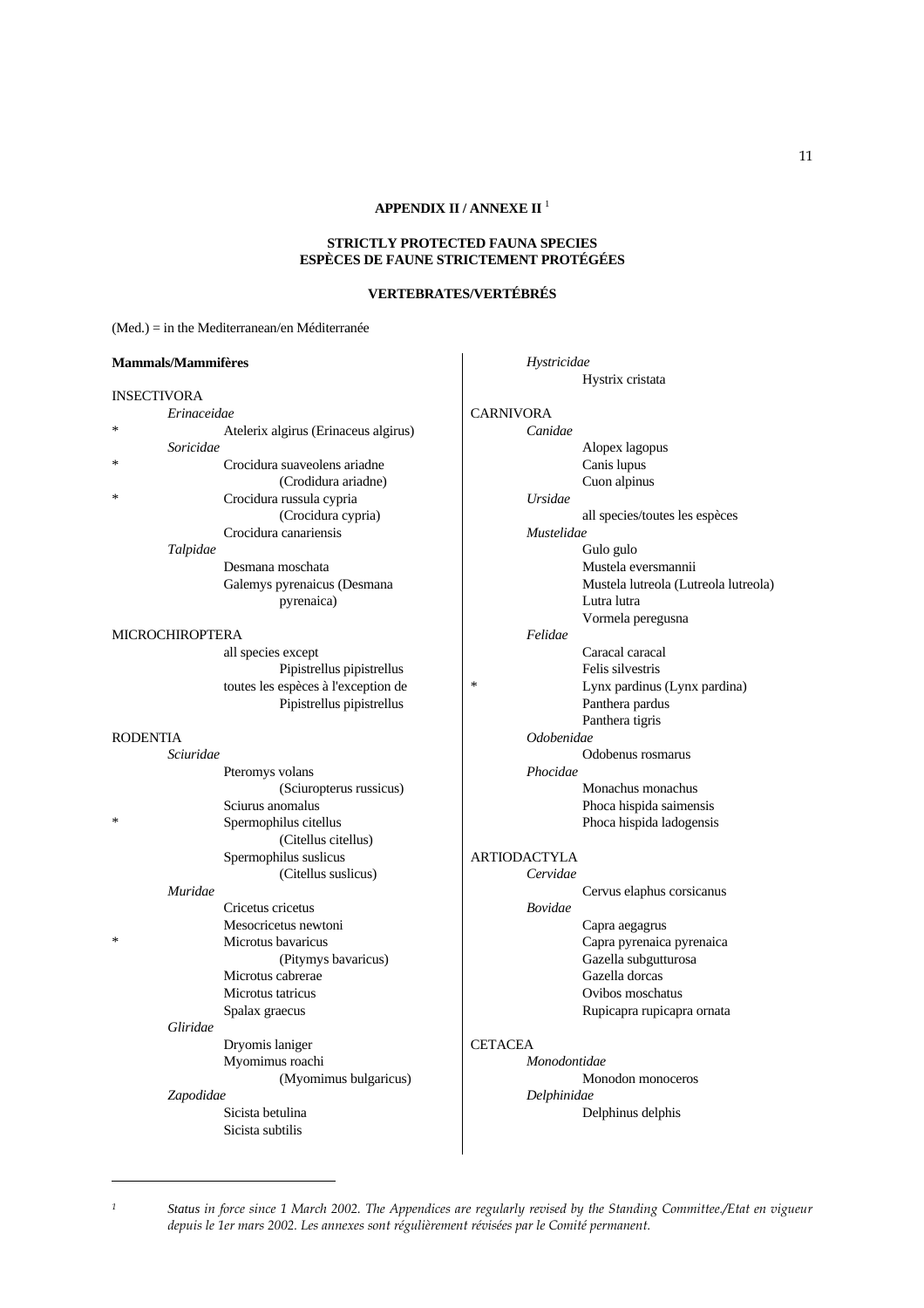Globicephala macrorhynchus Globicephala melas Grampus griseus Lagenorhynchus acutus Lagenorhynchus albirostris Orcinus orca Pseudorca crassidens Steno bredanensis Stenella coeruleoalba Stenella frontalis Tursiops truncatus (tursio)  *Phocaenidae* Phocoena phocoena  *Physeteridae* Kogia breviceps Kogia simus (Med.) Physeter macrocephalus (Med.)  *Ziphiidae* Hyperoodon rostratus Mesoplodon bidens Mesoplodon densirostris (Med.) Mesoplodon mirus Ziphius cavirostris  *Balaenopteridae* Balænoptera acutorostrata (Med.) Balænoptera borealis (Med.) Balaenoptera edeni Balaenoptera physalus Megaptera novaeangliae (longimana, nodosa) Sibbaldus (Balaenoptera) musculus  *Balaenidae* Balaena mysticetus Eubalaena glacialis

# **Birds/Oiseaux**

GAVIIFORMES  *Gaviidae* all species/toutes les espèces PODICIPEDIFORMES

# *Podicipedidae*

 Podiceps auritus Podiceps grisegena Podiceps nigricollis (caspicus) Podiceps ruficollis

# PROCELLARIIFORMES

 *Hydrobatidae* all species/toutes les espèces  *Procellariidae* Bulweria bulwerii Procellaria diomedea Pterodroma madeira Pterodroma feae Puffinus assimilis baroli Puffinus puffinus Puffinus yelkouan

PELECANIFORMES  *Phalacrocoracidae* Phalacrocorax aristotelis (Med.) Phalacrocorax pygmaeus  *Pelecanidae* all species/toutes les espèces **CICONIIFORMES**  *Ardeidae* Ardea purpurea Ardeola ralloides Botaurus stellaris Bulbucus (Ardeola) ibis Casmerodius albus (Egretta alba) Egretta garzetta Ixobrychus minutus Nycticorax nycticorax  *Ciconiidae* all species/toutes les espèces  *Threskiornithidae* all species/toutes les espèces  *Phoenicopteridae* Phoenicopterus ruber

# ANSERIFORMES

 *Anatidae* Anser erythropus Branta leucopsis Branta ruficollis Bucephala islandica Cygnus cygnus Cygnus bewickii (columbianus) Histrionicus histrionicus Marmaronetta (Anas) angustirostris Mergus albellus Oxyura leucocephala Polysticta stelleri Somateria spectabilis Tadorna tadorna Tadorna ferruginea

#### FALCONIFORMES

all species/toutes les espèces

## GALLIFORMES

 *Tetraonidae* Tetrao urogallus cantabricus

#### GRUIFORMES

 *Turnicidae* Turnix sylvatica

 *Gruidae*

all species/toutes les espèces

 *Rallidae*

 Crex crex Fulica cristata Porphyrio porphyrio Porzana porzana Porzana pusilla Porzana parva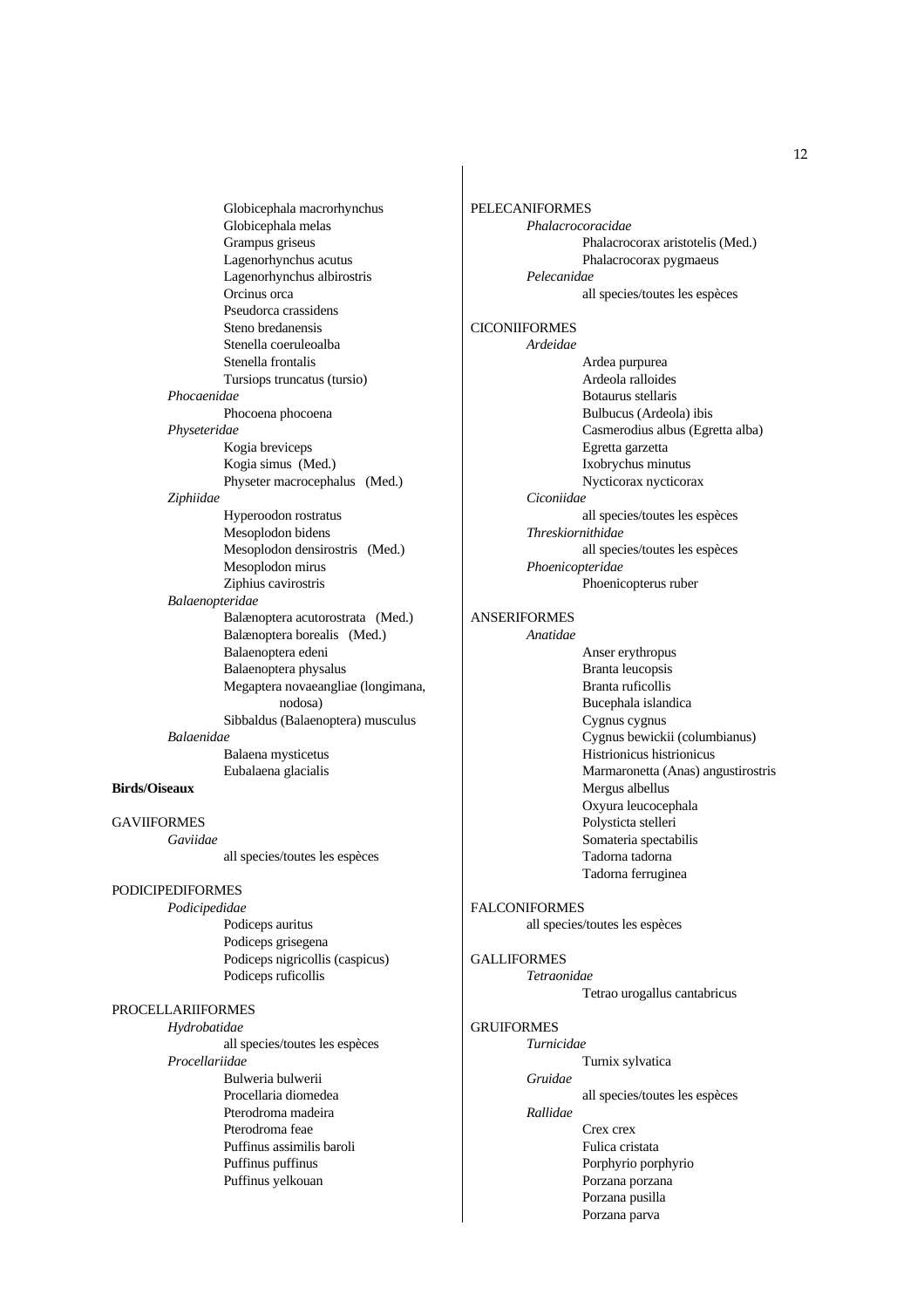*Otididae* all species/toutes les espèces CHARADRIIFORMES  *Charadriidae* Arenaria interpres Charadrius alexandrinus Charadrius dubius Charadrius hiaticula Charadrius leschenaulti Eudromias morinellus Hoplopterus spinosus  *Scolopacidae* Calidris alba Calidris alpina Calidris ferruginea Calidris maritima Calidris minuta Calidris temminckii Gallinago media Limicola falcinellus Numenius tenuirostris Tringa cinerea Tringa glareola Tringa hypoleucos Tringa ochropus Tringa stagnatilis  *Recurvirostridae* all species/toutes les espèces  *Phalaropodidae* all species/toutes les espèces  *Burhinidae* Burhinus oedicnemus  *Glareolidae* all species/toutes les espèces  *Laridae* Chlidonias hybrida Chlidonias leucopterus Chlidonias niger Gelochelidon nilotica Hydroprogne caspia Larus audouinii Larus genei Larus melanocephalus Larus minutus Larus (Xenia) sabini Pagophila eburnea Sterna albifrons Sterna dougallii Sterna hirundo Sterna paradisaea (macrura) Sterna sandvicensis COLUMBIFORMES  *Pteroclididae* all species/toutes les espèces

 *Columbidae* Columba bollii Columba junoniae CUCULIFORMES  *Cuculidae* Clamator glandarius **STRIGIFORMES**  all species/toutes les espèces CAPRIMULGIFORMES  *Caprimulgidae* all species/toutes les espèces APODIFORMES  *Apodidae* Apus caffer Apus melba Apus pallidus Apus unicolor **CORACIIFORMES**  *Alcedinidae* Alcedo atthis Ceryle rudis Halcyon smyrnensis  *Meropidae* Merops apiaster  *Coraciidae* Coracias garrulus  *Upopidae* Upopa epops PICIFORMES all species/toutes les espèces PASSERIFORMES  *Alaudidae* Calandrella brachydactyla Calandrella rufescens Chersophilus duponti Eremophila alpestris Galerida theklae Melanocorypha bimaculata Melanocorypha calandra Melanocorypha leucoptera Melanocorypha yeltoniensis  *Hirundinidae* all species/toutes les espèces  *Motacillidae* all species/toutes les espèces  *Pycnonotidae* Pycnonotus barbatus  *Laniidae* all species/toutes les espèces  *Bombycillidae* Bombycilla garrulus  *Cinclidae* Cinclus cinclus  *Troglodytidae* Troglodytes troglodytes  *Prunellidae* all species/toutes les espèces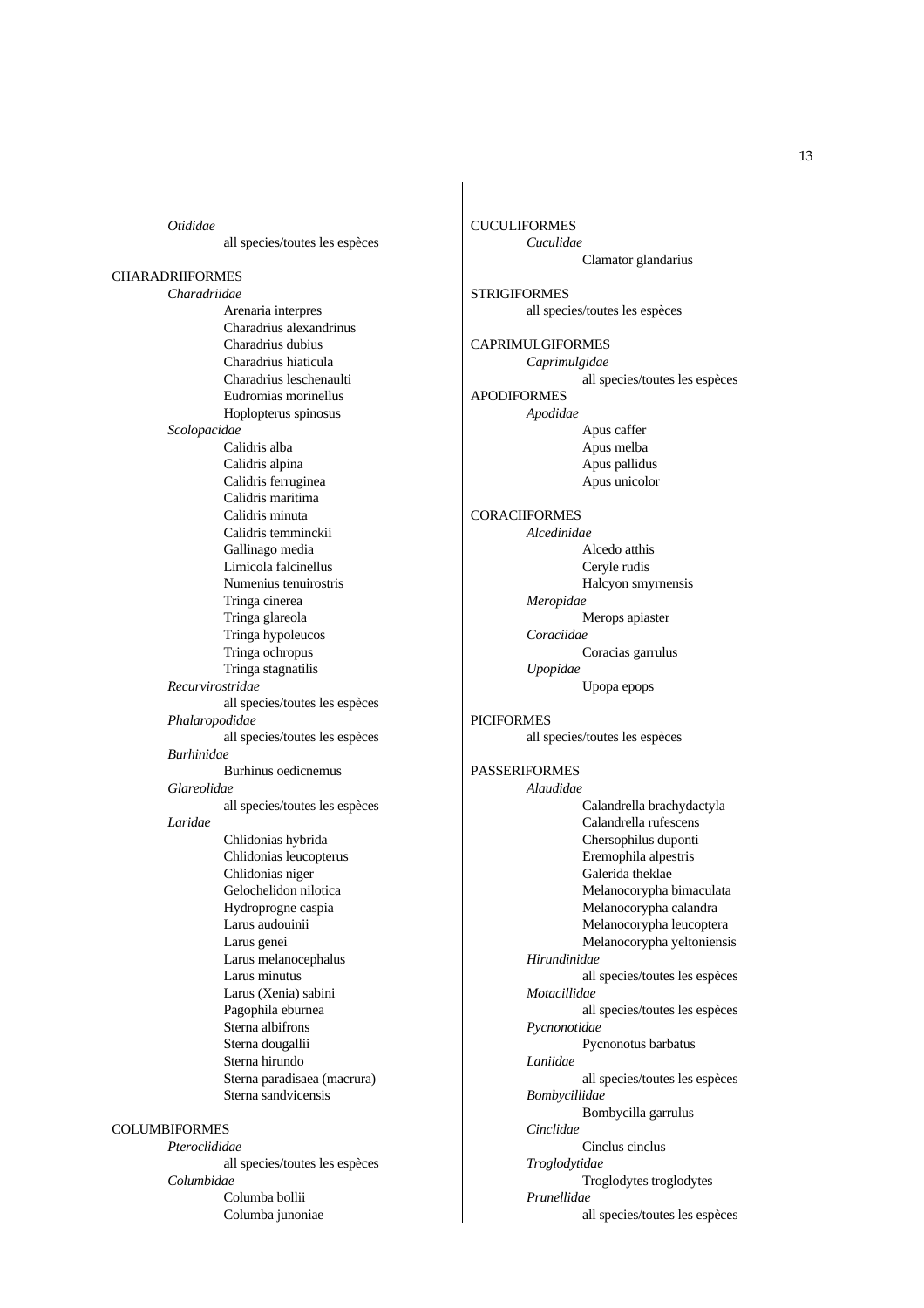*Turdinae* Cercotrichas galactotes Erithacus rubecula Irania gutturalis Luscinia luscinia Luscinia megarhynchos Luscinia (Cyanosylvia) svecica Monticola saxatilis Monticola solitarius Oenanthe finischii Oenanthe hispanica Oenanthe isabellina Oenanthe leucura Oenanthe oenanthe Oenanthe pleschanka (leucomela) Phoenicurus ochruros Phoenicurus phoenicurus Saxicola dacotiae Saxicola rubetra Saxicola torquata Tarsiger cyanurus Turdus torquatus  *Sylviinae* all species/toutes les espèces  *Regulinae* all species/toutes les espèces  *Muscicapinae* all species/toutes les espèces  *Timaliinae* Panurus biarmicus  *Paridae* all species/toutes les espèces  *Sittidae* all species/toutes les espèces  *Certhiidae* all species/toutes les espèces *Emberizidae* Calcarius lapponicus Emberiza aureola Emberiza caesia Emberiza cia Emberiza cineracea Emberiza cirlus Emberiza citrinella Emberiza leucocephala Emberiza melanocephala Emberiza pusilla Emberiza rustica Emberiza schoeniclus Plectrophenax nivalis  *Fringillidae* Carduelis cannabina Carduelis carduelis Carduelis chloris Carduelis flammea Carduelis flavirostris Carduelis hornemanni Carduelis spinus Carpodacus erythrinus Coccothraustes coccothraustes

 *Muscicapidae*  Loxia curvirostra Loxia leucoptera Loxia pityopsittacus Loxia scotica Pinicola enucleator Rhodopechys githaginea Serinus citrinella Serinus pusillus Serinus serinus  *Ploceidae* Montrifringilla nivalis Petronia petronia  *Sturnidae* Sturnus roseus Sturnus unicolor  *Oriolidae* Oriolus oriolus  *Corvidae* Cyanopica cyanus Nucifraga caryocatactes Perisoreus infaustus Pyrrhocorax graculus Pyrrhocorax pyrrhocorax

# **Reptiles**

| <b>TESTUDINES</b> |                               |  |
|-------------------|-------------------------------|--|
| Testudinidae      |                               |  |
|                   | Testudo graeca                |  |
|                   | Testudo hermanni              |  |
|                   | Testudo marginata             |  |
| Emydidae          |                               |  |
|                   | Emys orbicularis              |  |
| *                 | Mauremys caspica <sup>1</sup> |  |
| Dermochelvidae    |                               |  |

 Dermochelys coriacea  *Cheloniidae* Caretta caretta Chelonia mydas Eretmochelys imbricata Lepidochelys kempii  *Trionychidae* Rafetus euphraticus Trionyx triunguis

# SAURIA  *Gekkonidae*

 Cyrtodactylus kotschyi Tarentola angustimentalis Tarentola boettgeri Tarentola delalandii Tarentola gomerensis Phyllodactylus europaeus

## *Agamidae*

\* Stellio stellio (Agama stellio)  *Chamaeleontidae* Chamaeleo chamaeleon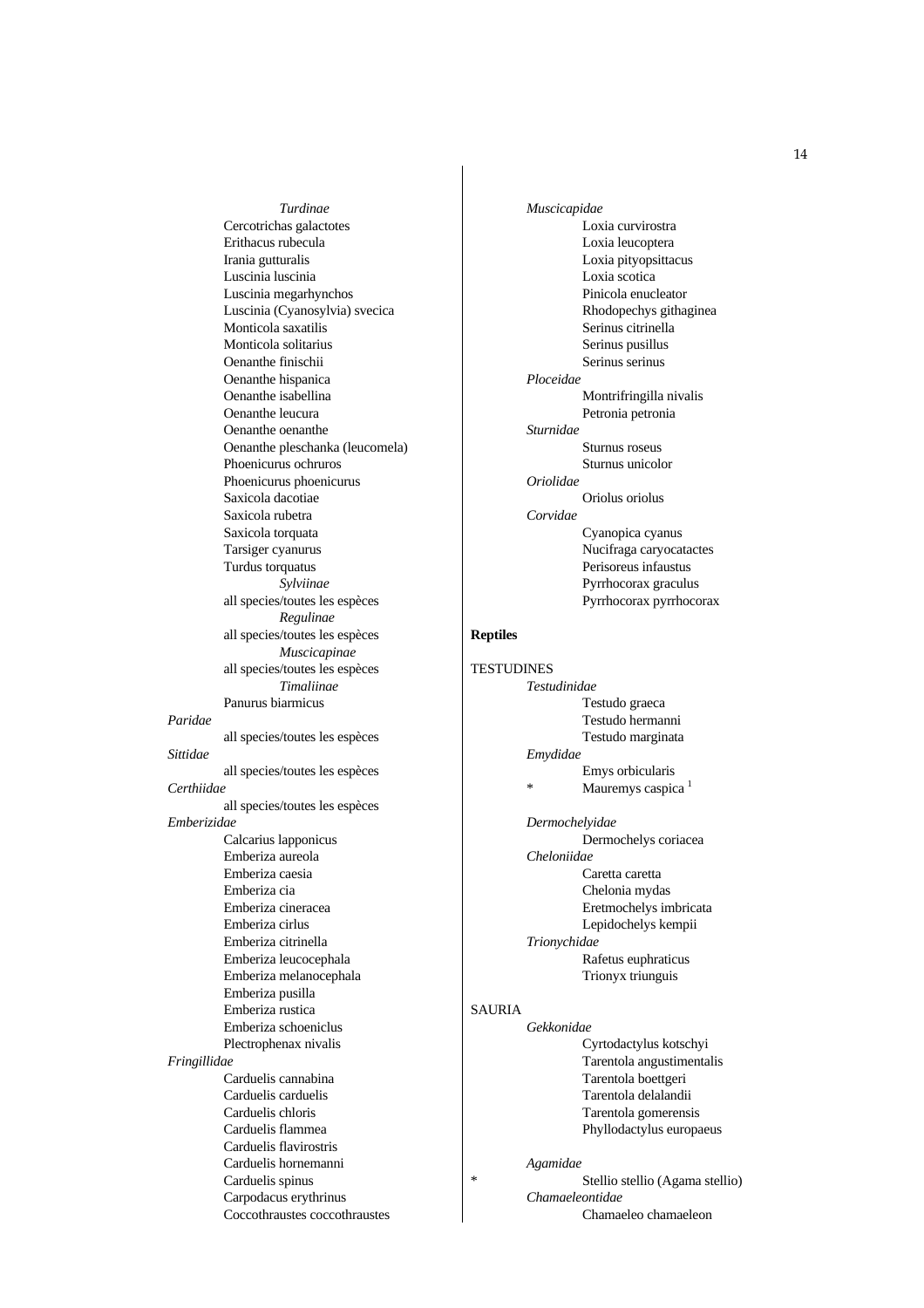| Lacertidae     | Fringilla teydea                                      |                              |                                         |
|----------------|-------------------------------------------------------|------------------------------|-----------------------------------------|
|                |                                                       |                              | Natrix tessellata                       |
|                | Algyroides fitzingeri<br>Algyroides marchi            |                              |                                         |
|                | Algyroides moreoticus                                 | Viperidae                    | Telescopus fallax                       |
|                | Algyroides nigropunctatus                             |                              | Vipera albizona                         |
| ∗              | Archaeolacerta bedriagae                              |                              | Vipera ammodytes                        |
|                | (Lacerta bedriagae)                                   |                              | Vipera barani                           |
| ∗              | Archaeolacerta monticola (Lacerta                     |                              | Vipera kaznakovi                        |
|                | monticola)                                            |                              | Vipera latasti                          |
|                | Gallotia galloti                                      | $\ast$                       | Vipera lebetina <sup>4</sup>            |
| ∗              | Gallotia simonyi (Lacerta simonyi)                    |                              | Vipera pontica                          |
|                | Gallotia stehlini                                     |                              | Vipera ursinii                          |
|                | Lacerta agilis                                        |                              | Vipera wagneri                          |
|                | Lacerta clarkorum                                     |                              | Vipera xanthina                         |
|                | Lacerta dugesii                                       |                              |                                         |
|                | Lacerta graeca                                        | <b>Amphibians/Amphibiens</b> |                                         |
|                | Lacerta horvathi                                      |                              |                                         |
|                | Lacerta lepida                                        | <b>CAUDATA</b>               |                                         |
|                | Lacerta parva                                         | Salamandridae                |                                         |
|                | Lacerta princeps                                      |                              | Chioglossa lusitanica                   |
|                | Lacerta schreiberi                                    |                              | Euproctus asper                         |
|                | Lacerta trilineata                                    |                              | Euproctus montanus                      |
|                | Lacerta viridis                                       |                              | Euproctus platycephalus                 |
|                | Ophisops elegans                                      | *                            | Mertensiella luschani (Salamandra       |
|                | Podarcis erhardii                                     | $\ast$                       | luschani)                               |
|                | Podarcis filfolensis                                  |                              | Salamandra atra 5                       |
|                | Podarcis lilfordi                                     |                              | Salamandrina terdigitata                |
|                | Podarcis melisellensis<br>Podarcis milensis           |                              | Triturus carnifex<br>Triturus cristatus |
|                | Podarcis muralis                                      |                              | Triturus dobrogicus                     |
|                | Podarcis peloponnesiaca                               |                              | Triturus italicus                       |
|                | Podarcis pityusensis                                  |                              | Triturus karelinii                      |
|                | Podarcis sicula                                       |                              | Triturus montandoni                     |
|                | Podarcis taurica                                      | Plethodontidae               |                                         |
|                | Podarcis tiliguerta                                   | *                            | Speleomantes flavus (Hydromantes        |
|                | Podarcis wagleriana                                   |                              | flavus)                                 |
| Anguidae       |                                                       | *                            | Speleomantes genei (Hydromantes         |
|                | Ophisaurus apodus                                     |                              | genei)                                  |
| Scincidae      |                                                       | *                            | Speleomantes imperialis                 |
|                | Ablepharus kitaibelii                                 |                              | (Hydromantes imperialis)                |
|                | Chalcides bedriagai                                   | $\ast$                       | Speleomantes italicus (Hydromantes      |
|                | Chalcides ocellatus                                   |                              | italicus)                               |
|                | Chalcides sexlineatus                                 | ∗                            | Speleomantes supramontis                |
| ∗              | Chalcides simonyi (Chalcides                          |                              | (Hydromantes supramontis)               |
|                | occidentalis)                                         | Proteidae                    |                                         |
|                | Chalcides viridianus                                  |                              | Proteus anguinus                        |
|                | Ophiomorus punctatissimus                             |                              |                                         |
|                |                                                       | <b>ANURA</b>                 |                                         |
| <b>OPHIDIA</b> |                                                       | Discoglossidae               |                                         |
| Colubridae     |                                                       |                              | Alytes cisternasii                      |
|                | Coluber cypriensis                                    |                              | Alytes muletensis                       |
|                | Coluber gemonensis                                    |                              | Alytes obstetricans<br>Bombina bombina  |
| ∗              | Coluber hippocrepis<br>Coluber jugularis <sup>2</sup> |                              | Bombina variegata                       |
| *              | Coluber najadum $3$                                   |                              | Discoglossus galganoi                   |
|                | Coluber viridiflavus                                  |                              | Discoglossus jeanneae                   |
|                | Coronella austriaca                                   |                              | Discoglossus montalentii                |
|                | Elaphe longissima                                     |                              | Discoglossus pictus                     |
|                | Elaphe quatuorlineata                                 |                              | Discoglossus sardus                     |
|                | Elaphe situla                                         |                              | Neurergus crocatus                      |
|                |                                                       |                              |                                         |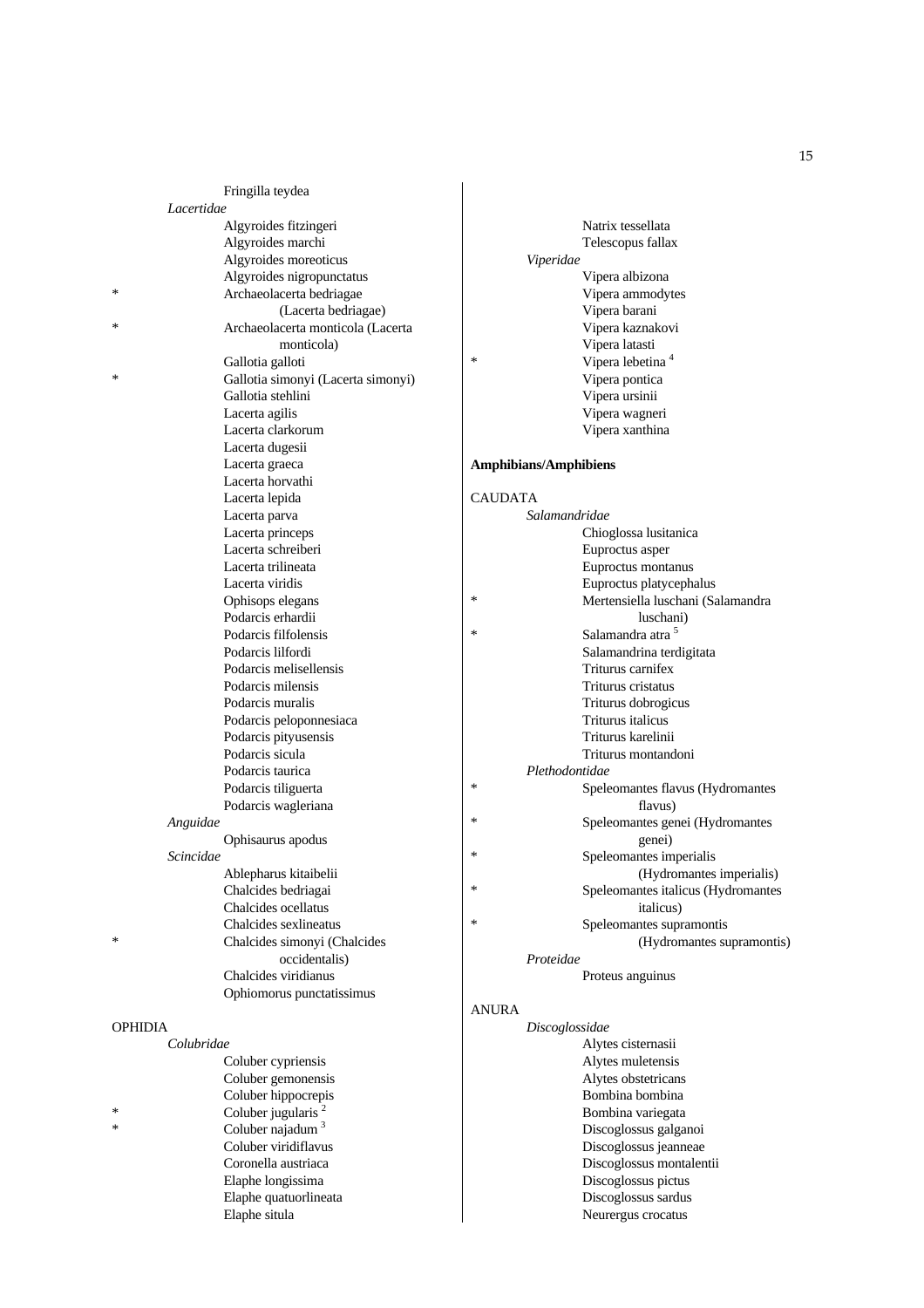Natrix megalocephala

 *Pelobatidae* Pelobates cultripes Pelobates fuscus Pelobates syriacus Pelodytes caucasicus  *Bufonidae* Bufo calamita Bufo viridis  *Hylidae* Hyla arborea Hyla meridionalis Hyla sarda  *Ranidae* Rana arvalis Rana dalmatina Rana holtzi Rana iberica Rana italica Rana latastei

## **Fish/Poissons**

### **AGNATA**

PETROMYZONIFORMES  *Petromyzonidae* Lethenteron zanandrai (Med.)

# **CHONDRICHTHYES**

LAMNIFORMES  *Cetorhinidae* Cetorhinus maximus (Med.)  *Lamnidae* Carcharodon carcharias (Med.) Neurergus strauchi

## **OSTEICHTHYES (ACTINOPTERYGII)**

ACIPENSERIFORMES  *Acipenseridae* Acipenser naccarii Acipenser sturio Huso huso (Med.)

**ESOCIFORMES**  *Umbridae* Umbra krameri

ATHERINIFORMES  *Cyprinodontidae* Aphanius fasciatus (Med.) Aphanius iberus (Med.) Valencia hispanica Valencia leutourneuxi GASTEROSTEIFORMES

> *Syngnathidae* Hippocampus hippocampus (Med.) Hippocampus ramulosus (Med.)

# PERCIFORMES

 *Percidae* Romanichthys valsanicola Zingel asper

 *Gobiidae* Pomatoschistus canestrinii (Med.)

Pomatoschistus tortonesei (Med.)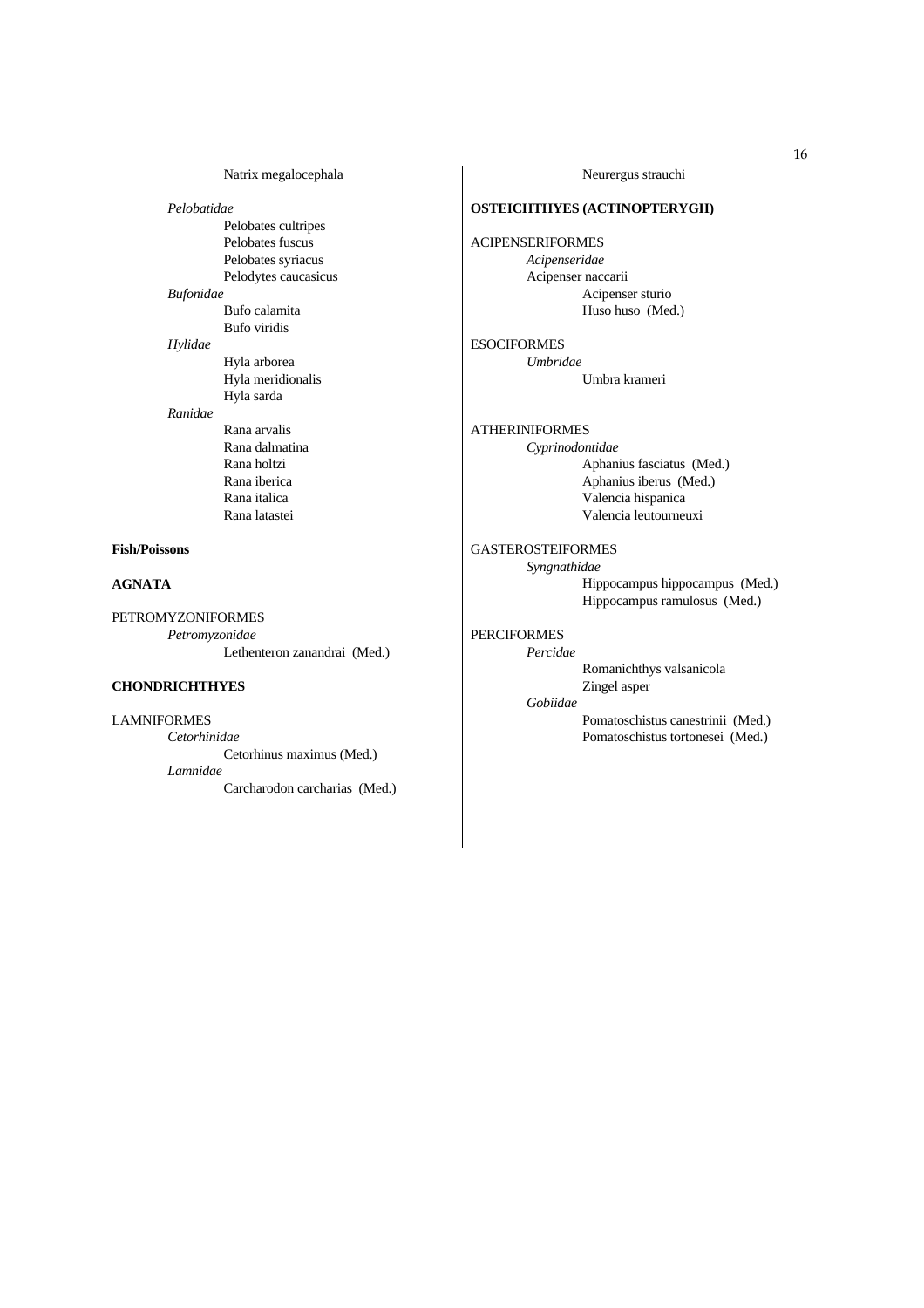# **INVERTEBRATES/INVERTÉBRÉS**

#### **Arthropods/Arthropodes**

INSECTA  *Mantodea* Apteromantis aptera *Ephemenoptera*  Palingenia longicauda  *Odonata* Aeshna viridis Brachythemis fuscopalliata Calopteryx syriaca Coenagrion freyi Coenagrion mercuriale Cordulegaster trinacriae Gomphus graslinii Leucorrhinia albifrons Leucorrhinia caudalis Leucorrhinia pectoralis Lindenia tetraphylla Macromia splendens Ophiogomphus cecilia Oxygastra curtisii Stylurus (= Gomphus) flavipes Sympecma braueri  *Orthoptera* Baetica ustulata Saga pedo  *Coleoptera* Buprestis splendens Carabus bessarabicus Carabus hungaricus Carabus olympiae Cerambyx cerdo Cucujus cinnaberinus Dytiscus latissimus Graphoderus bilineatus Osmoderma eremita Rosalia alpina  *Lepidoptera* Apatura metis Coenonympha hero Coenonympha oedippus Erebia calcaria Erebia christi Erebia sudetica Eriogaster catax Euphydryas (Eurodryas) aurinia Fabriciana elisa Hyles hippophaes Hypodryas maturna Lopinga achine Lycaena dispar Maculinea arion Maculinea nausithous Maculinea teleius Melanargia arge Papilio alexanor Papilio hospiton

Parnassius apollo

 Parnassius mnemosyne Plebicula golgus Polyommatus galloi Polyommatus humedasae Proserpinus prosperpina Zerynthia polyxena

ARACHNIDA  *Araneae* 

Macrothele calpeiana

CRUSTACEA  *Decapoda*  Ocypode cursor (Med.) Pachyplasma giganteum (Med.)

## **Molluscs/Mollusques**

GASTROPODA  *Dyotocardia* Gibbula nivosa (Med.) Patella ferruginea (Med.) Patella nigra (Med.)  *Monotocardia* Charonia rubicunda (= *C. lampas = C. nodiferum*) (Med.) Charonia tritonis (= *C. seguenziae*) (Med.) Dendropoma petræum (Med.) Erosaria spurca (Med.) Luria lurida (= *Cypræa lurida*) (Med.) Mitra zonata (Med.) Ranella olearia (Med.) Schilderia achatidea (Med.) Tonna galea (Med.) Zonaria pyrum (Med.)  *Stylommatophora* Caseolus calculus Caseolus commixta Caseolus sphaerula Discus defloratus<sup>6</sup> Discus guerinianus Discula leacockiana Discula tabellata Discula testudinalis Discula turricula Elona quimperiana Geomalacus maculosus Geomitra moniziana Helix subplicata Leiostyla abbreviata Leiostyla cassida Leiostyla corneocostata Leiostyla gibba Leiostyla lamellosa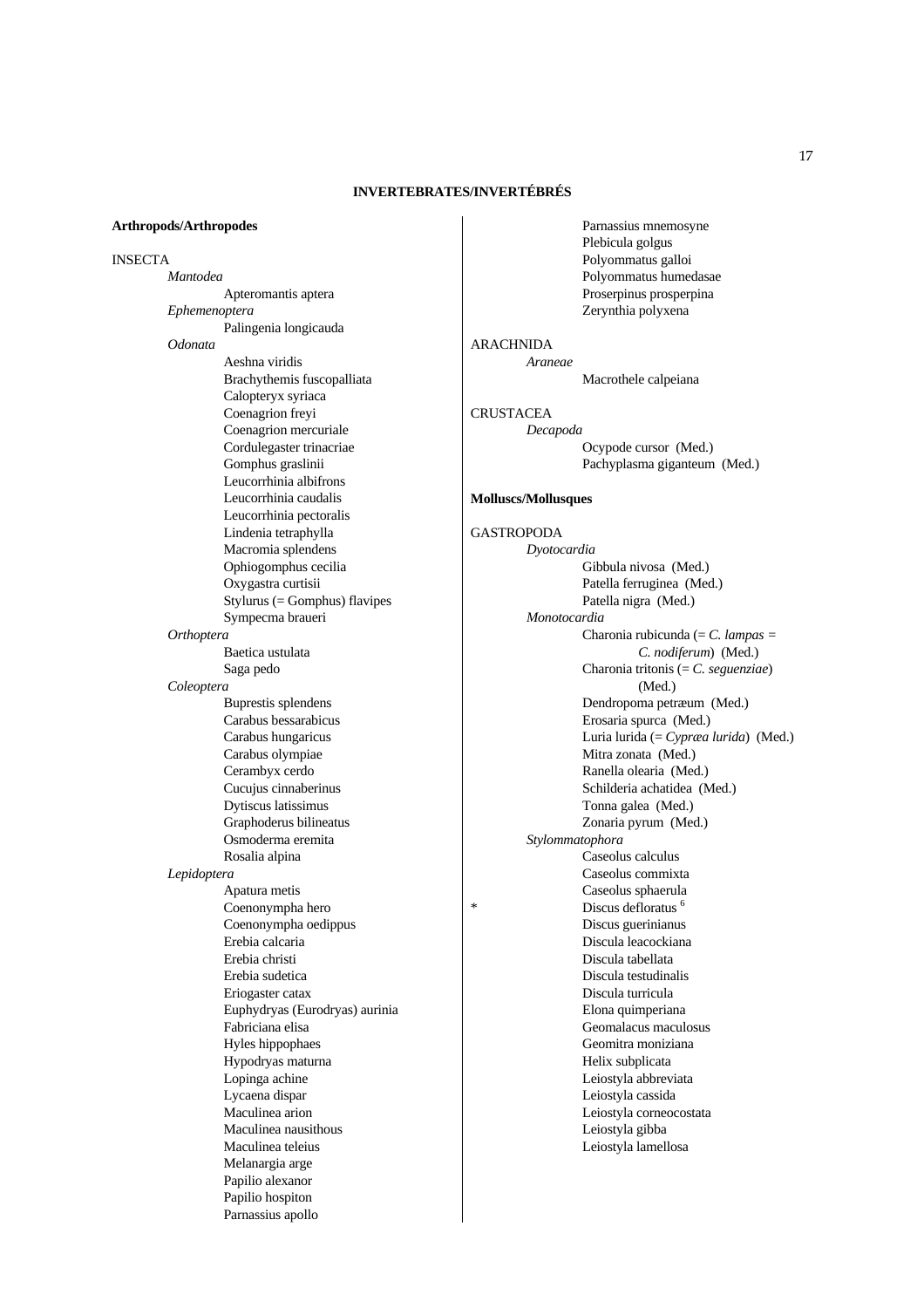#### BIVALVIA

 *Unionoida* Margaritifera auricularia  *Mytiloida* Lithophaga lithophaga (Med.) Pinna pernula (Med.)  *Myoida* Pholas dactylus (Med.)

## **Echinoderms/Échinodermes**

#### ASTERIDAE

 Asterina pancerii (Med.) Ophidiaster ophidianus (Med.)

# ECHINIDAE

Centrostephanus longispinus (Med.)

# **Cnidarians/Cnidaires**

HYDROZOA Errina aspera (Med.)

ANTHOZOA Astroides calycularis (Med.)

Gerardia savaglia (Med.)

# **Sponges/Éponges**

# PORIFERA

 Aplysina cavernicola (Med.) Asbestopluma hypogea (Med.) Axinelle polyploïdes (Med.) Petrobiona massiliana (Med.)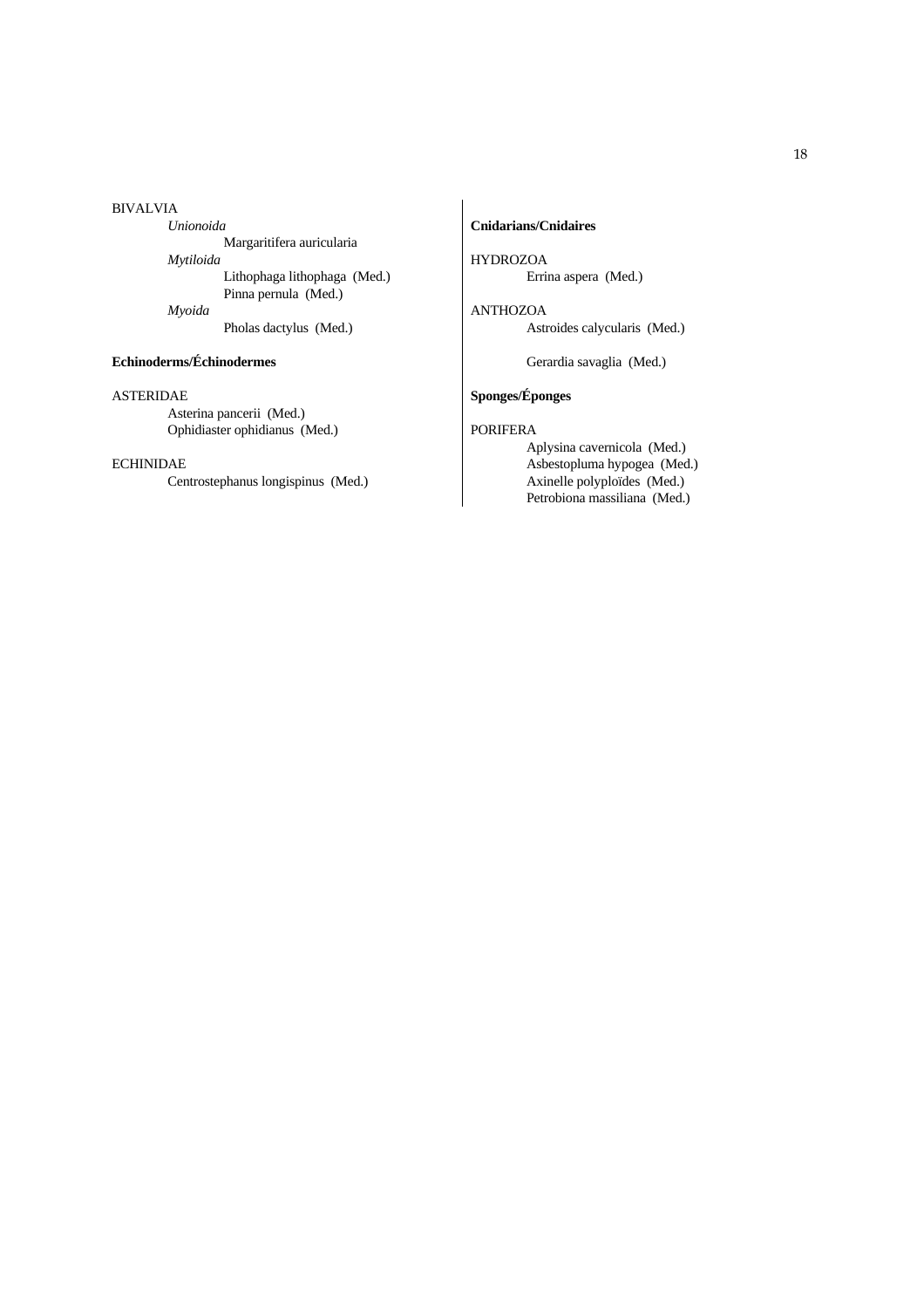#### **Notes to Appendix II/Notes à l'annexe II**

On 3 December 1993 the Standing Committee to the Convention adopted the following Recommendation (No. 39 (1993)):

 The Standing Committee of the Convention on the Conservation of European Wildlife and Natural Habitats, acting under the terms of Article 14 of the Convention Recommends that Contracting Parties take into consideration the following technical notes while implementing the Convention. Asterisks have been written where the name of the species has been changed to a more recent one, but the old name is kept in brakets. Footnotes have been used to update taxonomically some taxa.

Le 3 décembre 1993, le Comité permanent de la Convention a adopté la Recommandation suivante (n° 39 ( 1993)):

 Le Comité permanent de la Convention relative à la conservation de la vie sauvage et du milieu naturel de l'Europe, agissant en vertu de l'article 14 de la Convention, recommande aux Parties contractantes de prendre en considération les observations techniques suivantes dans la mise en œuvre de la Convention. Des astérisques ont été ajoutés lorsque le nom de l'espèce a été modifié, mais l'ancien nom est conservé entre parenthèses. Des notes en bas de page ont été utilisées pour mettre à jour certaines espèces du point de vue taxonomique.

<sup>1</sup> *Mauremys caspica* has been divided into two new species:<br><sup>1</sup> *Mauremys caspica* a 4th divisón on dow cappeas:

*Mauremys caspica* a été divisée en deux espèces:

 *Mauremys caspica Mauremys leprosa (Mauremys caspica leprosa)*

<sup>2</sup> *Coluber jugularis* has been divided into two new species: 2 *Coluber jugularis* a été divisée en deux espèces:

 *Coluber jugularis Coluber caspius (Coluber jugularis caspius)*

<sup>3</sup> *Coluber najadum* has been divided into two new species:<br><sup>3</sup> *Coluber najadum* a *4th* divisée on days expected.

*Coluber najadum* a été divisée en deux espèces:

 *Coluber najadum Coluber rubriceps (Coluber najadum rubriceps)*

<sup>4</sup> *Vipera lebetina* has been divided into two new species: 4 *Vipera lebetina* a été divisée en deux espèces:

 *Vipera lebetina Vipera schweizeri (Vipera lebetina schweizeri)*

<sup>5</sup> *Salamandra atra* has been divided into two new species: 5 *Salamandra atra* a été divisée en deux espèces:

 *Salamandra atra Salamandra lanzai (Salamandra atra lanzai)*

<sup>6</sup> *Discus defloratus* : This species is no longer recognised as a taxonomically valid species as it was described from a few specimens, now recognised as belonging to a different species of *Discus*.<br><sup>6</sup> *Discus defloratus* : N'est plus reconnue comme une espèce valide du point de vue taxinomique étant donné qu'elle a été décrite

à partir de quelques spécimens seulement; désormais reconnue comme appartenant à une espèce différente de *Discus*.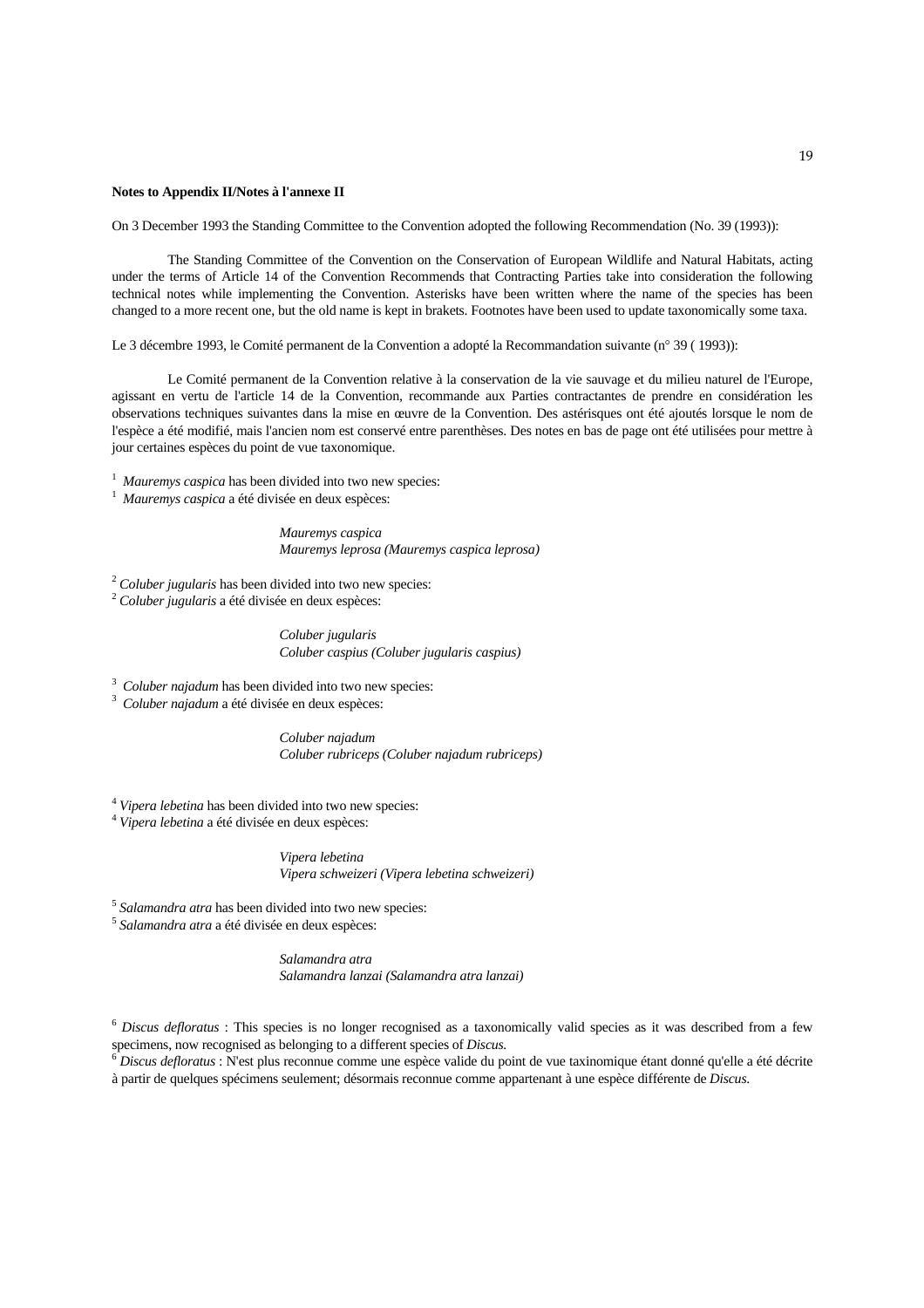## **APPENDIX III / ANNEXE III** <sup>1</sup>

## **PROTECTED FAUNA SPECIES ESPÈCES DE FAUNE PROTÉGÉES**

# **VERTEBRATES/VERTÉBRÉS**

(Med.) = in the Mediterranean/en Méditerranée

#### **Mammals/Mammifères**

INSECTIVORA *Erinaceidae* Erinaceus europaeus

*Soricidae* all species/toutes les espèces

MICROCHIROPTERA *Vespertilionidae*

Pipistrellus pipistrellus

### DUPLICIDENTATA *Leporidae*

 Lepus capensis (europaeus) Lepus timidus

## RODENTIA

*Sciurdae* Marmota marmota Sciurus vulgaris *Castoridae* Castor fiber *Muridae* Microtus nivalis (lebrunii) Microtus ratticeps (oeconomus) *Gliridae* all species/toutes les espèces

#### **CETACEA**

 All species not mentioned in Appendix II/ Toutes les espèces non mentionnées à l'annexe II

# CARNIVORA

*Mustelidae* Martes foina Martes martes Meles meles Mustela erminea Mustela nivalis Putorius (Mustela) putorius

## *Viverridae* all species/toutes les espèces *Felidae* Lynx lynx *Phocidae* Cystophora cristata

 Erignathus barbatus Pagophilus groenlandicus (Phoca groenlandica) Phoca vitulina Phoca hispida (Pusa hispida) Halichoerus grypus

# ARTIODACTYLA

*Suidae* Sus scrofa meridionalis *Cervidae* all species/toutes les espèces *Bovidae* Bison bonasus Capra ibex Capra pyrenaica Ovis aries (musimon, ammon) Rupicapra rupicapra

## **Birds/Oiseaux**

 All species not included in Appendix II with the exception of : Toutes les espèces non incluses dans l'Annexe II à l'exception de : Columba palumbus Corvus corone (corone and/et cornix) Corvus frugilegus Corvus monedula Garrulus glandarius Larus argentatus Larus fuscus Larus marinus Passer domesticus Sturnus vulgaris Pica pica

*<sup>1</sup> Status in force since 1 March 2002. The Appendices are regularly revised by the Standing Committee./Etat en vigueur depuis le 1er mars 2002. Les annexes sont régulièrement révisées par le Comité permanent.*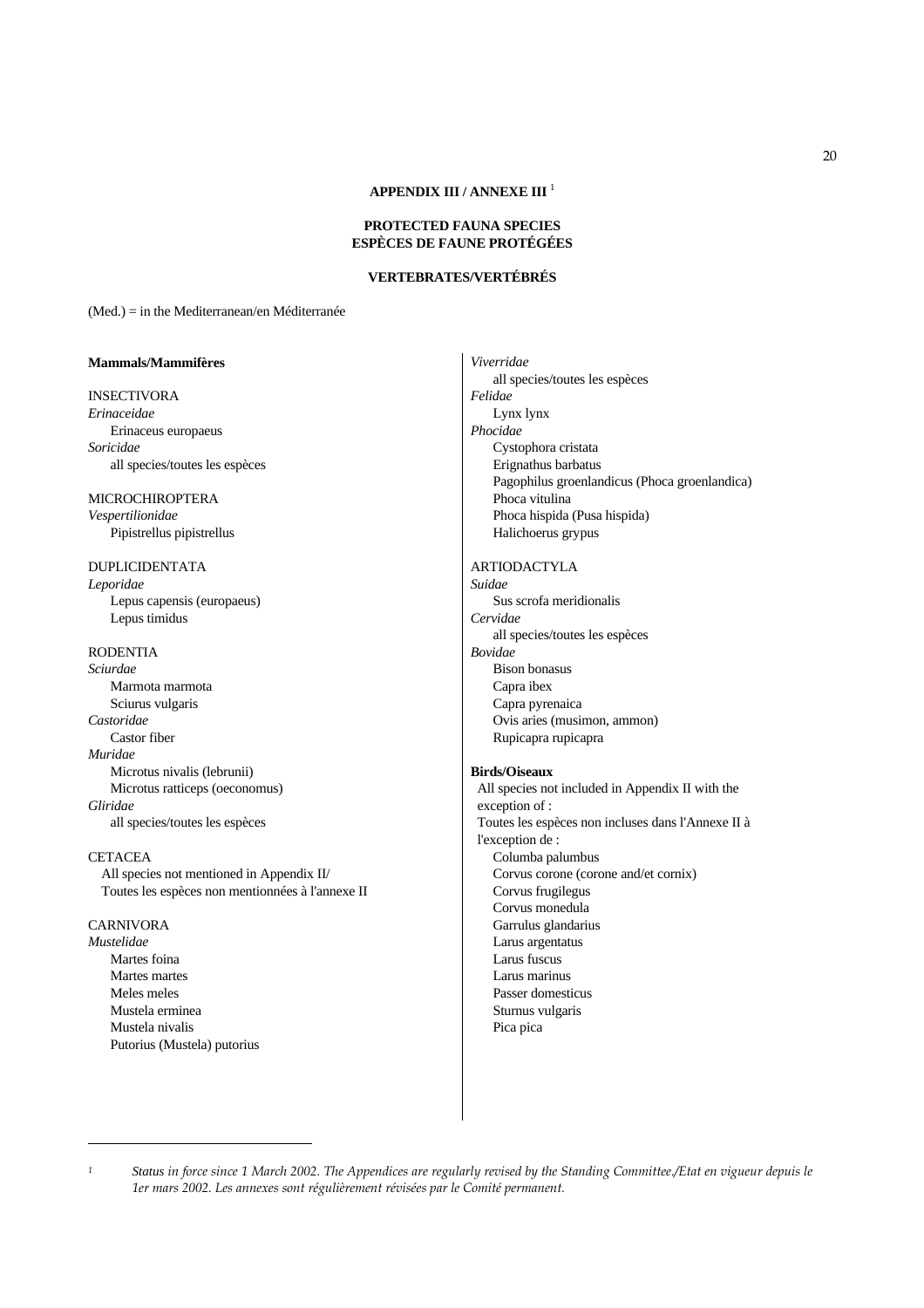#### **Reptiles**

 All species not included in Appendix II Toutes les espèces non incluses dans l'annexe II

#### **Amphibians/Amphibiens**

 All species not included in Appendix II Toutes les espèces non incluses dans l'annexe II

## **Fish/Poissons**

## **CHONDRICHTHYES**

PLEUROTREMATA  *Lamnidae* Isurus oxyrinchus (Med.) Lamna nasus (Med.)  *Carcharhinidae* Prionace glauca (Med.)  *Squatinidae* Squatina squatina (Med.) HYPOTREMATA  *Rajidae* Raja alba (Med.)

# **OSTEICHTYES**

# PETROMYZONIFORMES

*Petromyzonidae* Eudontomyzon hellenicum Eudontomyzon mariae Eudontomyzon vladykovi Lampetra fluviatilis Lampetra planeri Lampetra zanandreai Petromyzon marinus

ACIPENSERIFORMES *Acipenseridae* Acipenser ruthenus Acipenser stellatus Huso huso

# CLUPEIFORMES *Clupeidae* Alosa alosa

 Alosa fallox Alosa pontica

# SALMONIFORMES

 $\overline{\phantom{a}}$  , where  $\overline{\phantom{a}}$ 

*Coregonidae* Coregonus all species/toutes les espèces *Thymallidae* Thymallus thymallus

*Salmonidae* Hucho hucho Salmo salar (\*)

# CYPRINIFORMES *Cyprinidae* Abramis ballerus Abramis sapa Abramis vimba Alburnoides bipunctatus Alburnus albidus Aspius aspius Barbus bocagei Barbus comiza Barbus meridionalis Barbus microcephalus Barbus peloponesis Barbus plebejus Barbus sclateri Barbus steindachneri Chalcalburnus chalcoides Chondrostoma genei Chondrostoma kneri Chondrostoma lemingi Chondrostoma lusitanicum Chondrostoma nasus Chondrostoma phoxinus Chondrostoma polylepis Chondrostoma soetta Chondrostoma toxostoma Chondrostoma willkommi Gobio albipinnatus Gobio kessleri Gobio uranoscopus Leucaspius delineatus Leucaspius stymphalicus Leuciscus illyricus Leuciscus lucumotis Leuciscus microlepis Leuciscus polylepis Leuciscus pyrenaicus Leuciscus soufia Leuciscus svallize Leuciscus turskyi Leuciscus ukliva Pachychilon pictum Pelecus cultratus Phoxinellus adspersus Phoxinellus hispanicus Pseudophoxinus marathonicus Pseudophoxinus stymphalicus Rhodeus sericeus Rutilus alburnoides

<sup>(\*)</sup> The provisions for this appendix shall not apply to salmon in sea waters. Les dispositions pour cette annexe ne s'appliquent pas aux saumons dans les eaux marines.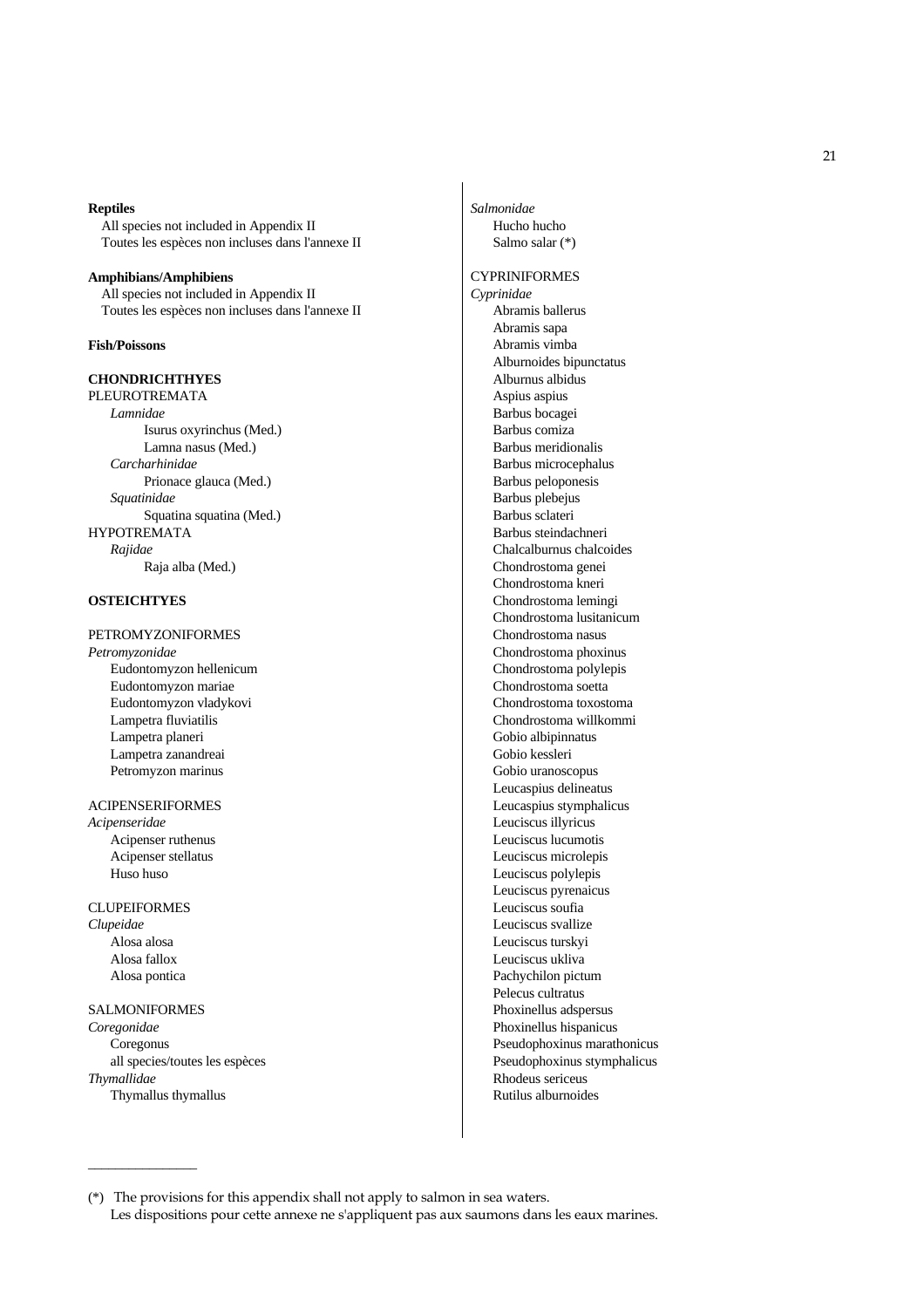Rutilus arcasii Rutilus frisii Rutilus graecus Rutilus lemmingii Rutilus macedonicus Rutilus macrolepidotus Rutilus pigus Rutilus racovitzai Rutilus rubilio *Cobitidae* Cobitis elongata Cobitis hassi Cobitis larvata Cobitis paludicola Cobitis taenia Cobitis trichonica Misgurnis fossilis Sabanejewia aurata Sabanejewia calderoni

SILURIFORMES *Siluridae* Siluris aristotelis Siluris glanis

ATHERINIFORMES *Cyprinodontidae* Aphanius fasciatus Aphanius iberus

GASTEROSTEIFORMES

*Syngnathidae* Syngnathus abaster Syngnathus nigrolineatus *Gasterosteidae* Pungitius hellenicus Tuntitius platygaster

**SCORPAENIFORMES** *Cottidae* Cottus poecilopus Myoxocephalus quadricornis PERCIFORMES *Serranidae* Epinephelus marginatus (Med.) *Sciaenidae* Sciæna umbra (Med.) Umbrina cirrosa (Med.) *Percidae* Gymnocephalus baloni Gymnocephalus schraetzer Stizostedion volgense Zingel streber Zingel zingel *Blenniidae* Blennius fluviatilis *Gobiidae* Gobius fluviatilis Gobius kessleri Gobius nigricans Gobius ophiocephalus Gobius syrman Gobius thressalus Padogobius martensi Padogobius panizzai Pomatoschistus canestrini Pomatoschistus microps Pomatoschistus minutus Proterorhinus marmoratus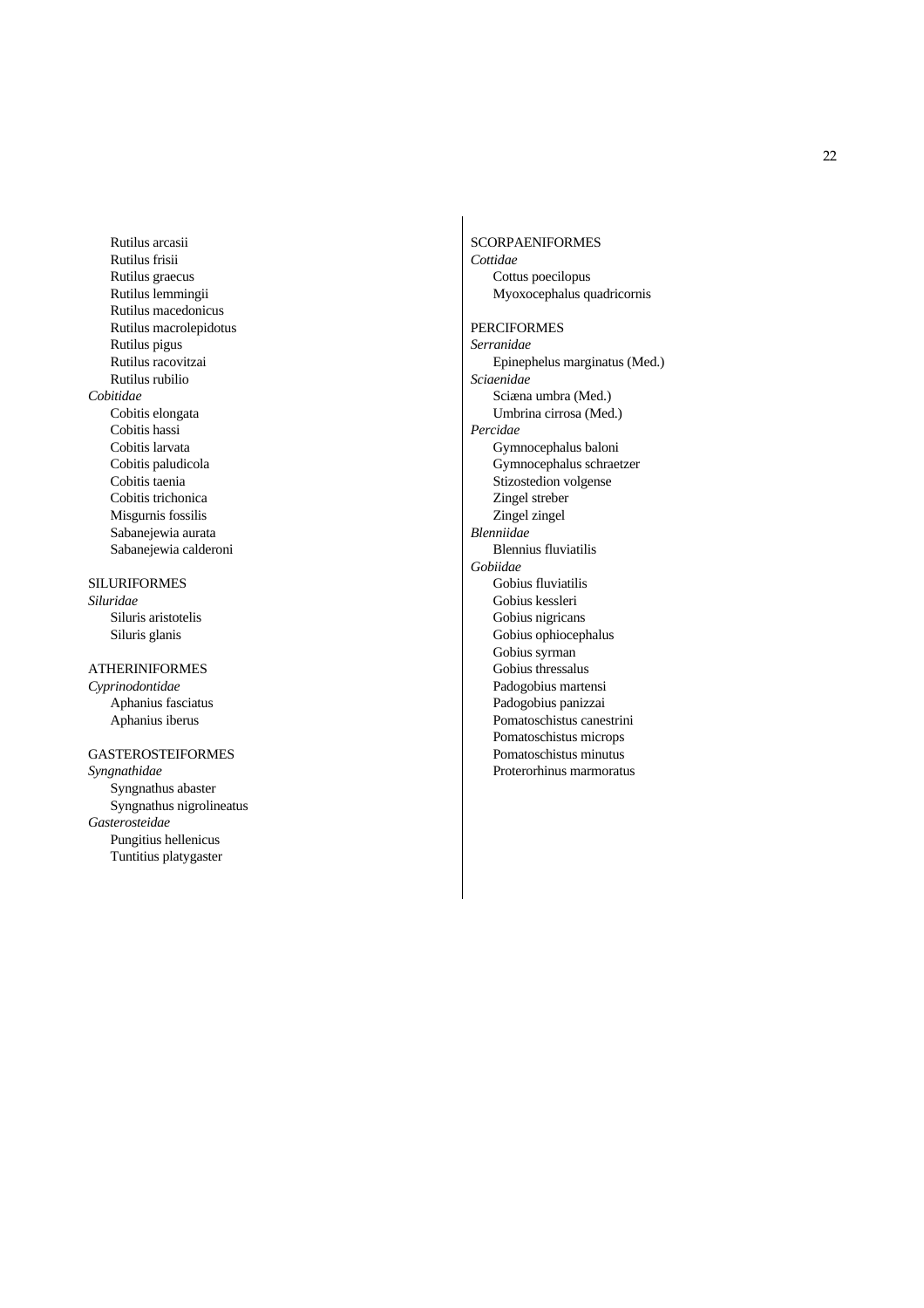# **INVERTEBRATES/INVERTÉBRÉS**

## **Arthropods/Arthropodes**

INSECTA *Coleoptera* Lucanus cervus *Lepidoptera*  Graellsia isabellae

## CRUSTACEA

*Decapoda* Astacus astacus Austropotamobius pallipes Austropotamobius torrentium Homarus gammarus (Med.) Maja squinado (Med.) Palinurus elephas (Med.) Scyllarides latus (Med.) Scyllarides pigmaeus (Med.) Scyllarides arctus (Med.)

## **Molluscs/Mollusques**

GASTROPODA *Stylommatophora* Helix pomatia

# BIVALVIA

*Unionida* Margaritifera margaritifera Microcondymaea compressa Unio elongatulus

# **Annelids/Annelides**

HIRUDINEA *Arhynchobdellae* Hirudo medicinalis

# **Echinoderms/Échinodermes**

ECHINOIDEA Paracentrotus lividus (Med.)

## **Cnidarians/Cnidaires**

HEXACORALLIA Antipathes sp. plur. (Med.)

ALCIONARIA Corallium rubrun (Med.)

# **Sponges/Éponges**

PORIFERA

 Hippospongia communis (Med.) Spongia agaricina (Med.) Spongia officinalis (Med.) Spongia zimocca (Med)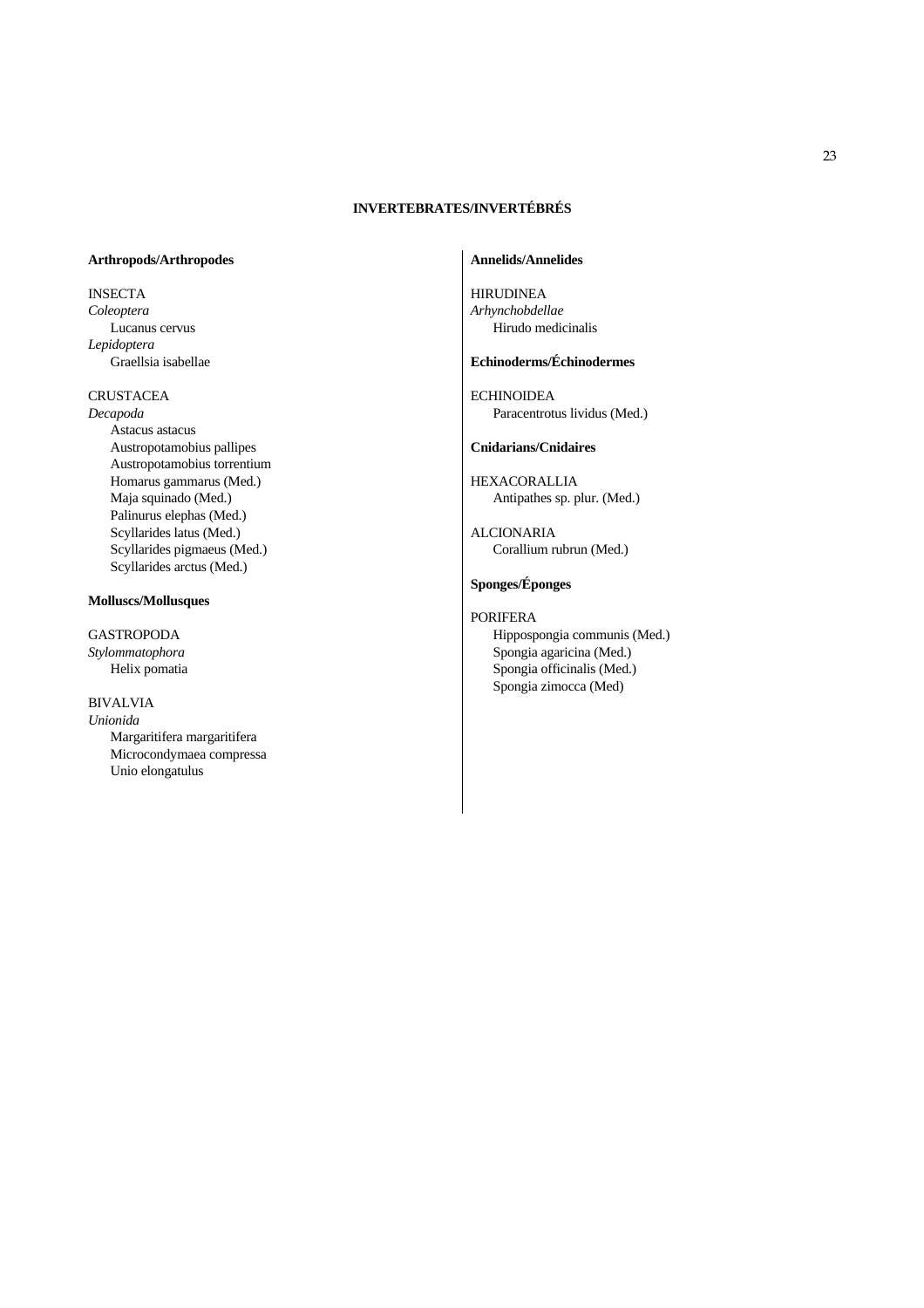# **APPENDIX IV / ANNEXE IV** <sup>1</sup>

# **Prohibited means and methods of killing, capture and other forms of exploitation**

# **Moyens et méthodes de mise à mort, de capture et autres formes d'exploitation interdits**

# **MAMMALS/MAMMIFÈRES**

| <b>Snares</b>                                                                                                   | Collets                                                                                                                  |
|-----------------------------------------------------------------------------------------------------------------|--------------------------------------------------------------------------------------------------------------------------|
| Live animals used as decoys which<br>are blind or mutilated                                                     | Animaux vivants utilisés comme appelants<br>aveuglés ou mutilés                                                          |
| Tape recorders                                                                                                  | Enregistreurs                                                                                                            |
| Electrical devices capable of killing<br>and stunning                                                           | Appareils électriques capables de tuer ou<br>d'assommer                                                                  |
| Artificial light sources                                                                                        | Sources lumineuses artificielles                                                                                         |
| Mirrors and other dazzling devices                                                                              | Miroirs et autres objets aveuglants                                                                                      |
| Devices for illuminating targets                                                                                | Dispositifs pour éclairer les cibles                                                                                     |
| Sighting devices for night shooting<br>comprising an electronic image<br>magnifier or image converter           | Dispositifs de visée comportant un<br>convertisseur d'image ou un amplificateur<br>d'image électronique pour tir de nuit |
| Explosives <sup>2</sup>                                                                                         | Explosifs <sup>2</sup>                                                                                                   |
| Nets <sup>3</sup>                                                                                               | $Filets^3$                                                                                                               |
| Traps <sup>3</sup>                                                                                              | Pièges-trappes <sup>3</sup>                                                                                              |
| Poison and poisoned or anaesthetic bait                                                                         | Poison et appâts empoisonnés ou tranquillisants                                                                          |
| Gassing or smoking out                                                                                          | Gazage et enfumage                                                                                                       |
| Semi-automatic or automatic weapons<br>with a magazine capable of holding more<br>than two rounds of ammunition | Armes semi-automatiques ou automatiques dont<br>le chargeur peut contenir plus de deux cartouches                        |
| Aircraft                                                                                                        | Avions                                                                                                                   |
| Motor vehicles in motion                                                                                        | Véhicules automobiles en déplacement                                                                                     |

*<sup>1</sup> Status in force since 1 March 2002. The Appendices are regularly revised by the Standing Committee./Etat en vigueur depuis le 1er mars 2002. Les annexes sont régulièrement révisées par le Comité permanent.*

<sup>&</sup>lt;sup>2</sup><br>Except for whale hunting/excepté pour la chasse aux baleines.<br>
If applied for large scale or non selective capture or killing/si

If applied for large scale or non-selective capture or killing/si appliqué pour la capture ou la mise à mort massive ou non sélective.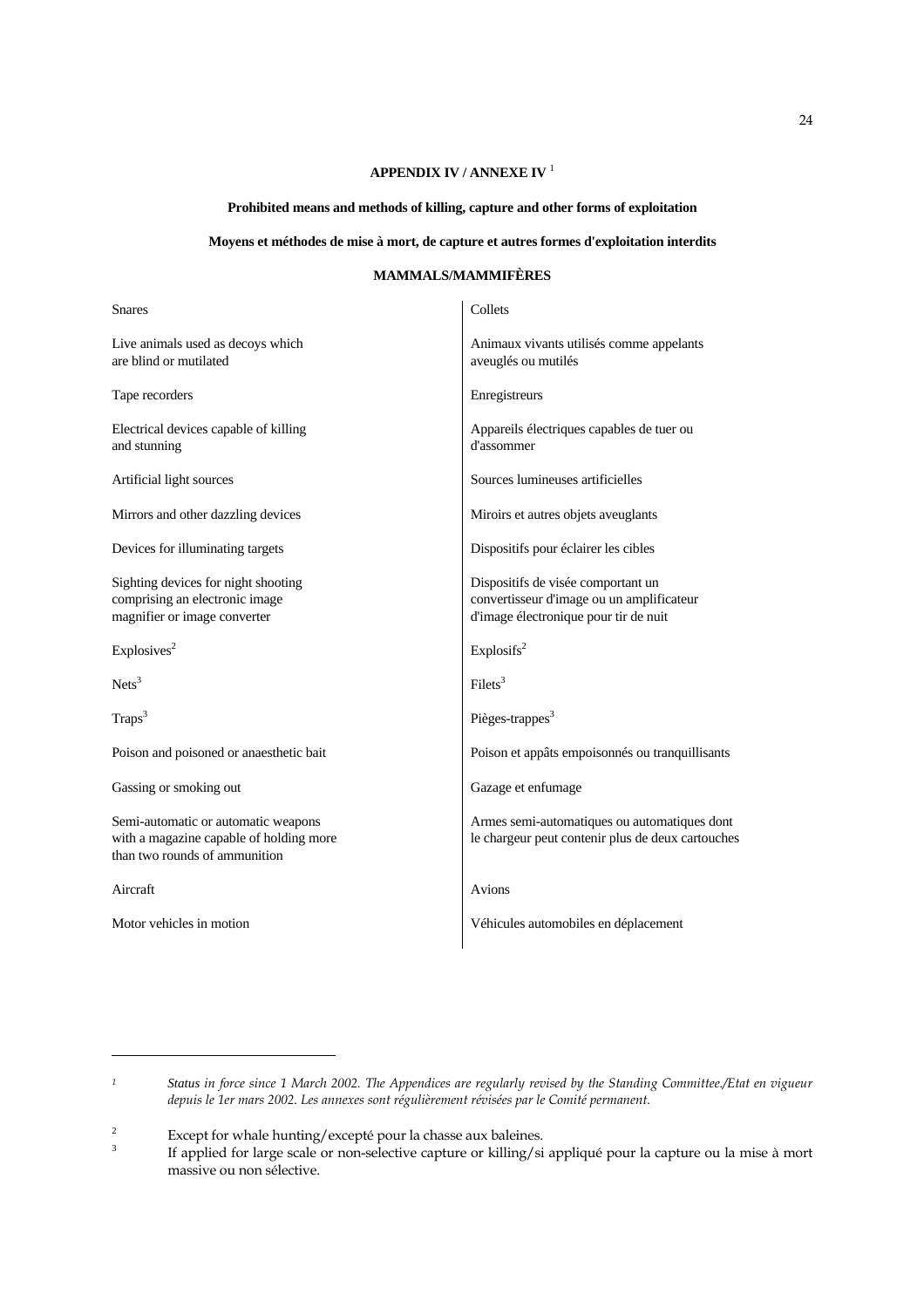# **BIRDS/OISEAUX**

| Snares $1$                                                                                                      | Collets $1$                                                                                                              |
|-----------------------------------------------------------------------------------------------------------------|--------------------------------------------------------------------------------------------------------------------------|
| Limes                                                                                                           | Gluaux                                                                                                                   |
| Hooks                                                                                                           | Hameçons                                                                                                                 |
| Live birds used as decoys which are blind<br>or mutilated                                                       | Oiseaux vivants utilisés comme appelants<br>aveuglés ou mutilés                                                          |
| Tape recorders                                                                                                  | Enregistreurs                                                                                                            |
| Electrical devices capable of killing<br>and stunning                                                           | Appareils électriques capables de tuer ou<br>d'assommer                                                                  |
| Artificial light sources                                                                                        | Sources lumineuses artificielles                                                                                         |
| Mirrors and other dazzling devices                                                                              | Miroirs et autres objets aveuglants                                                                                      |
| Devices for illuminating targets                                                                                | Dispositifs pour éclairer les cibles                                                                                     |
| Sighting devices for night shooting<br>comprising an electronic image magnifier<br>or image converter           | Dispositifs de visée comportant un<br>convertisseur d'image ou un amplificateur<br>d'image électronique pour tir de nuit |
| Explosives                                                                                                      | Explosifs                                                                                                                |
| <b>Nets</b>                                                                                                     | Filets                                                                                                                   |
| <b>Traps</b>                                                                                                    | Pièges-trappes                                                                                                           |
| Poison and poisoned or anaesthetic bait                                                                         | Poison et appâts empoisonnés ou tranquillisants                                                                          |
| Semi-automatic or automatic weapons with a<br>magazine capable of holding more than two<br>rounds of ammunition | Armes semi-automatiques ou automatiques<br>dont le chargeur peut contenir plus de deux<br>cartouches                     |
| Aircraft                                                                                                        | Avions                                                                                                                   |
| Motor vehicles in motion                                                                                        | Véhicules automobiles en déplacement                                                                                     |

1

 $\overline{\phantom{a}}$  , where  $\overline{\phantom{a}}$ 

Except *Lagopus* north of latitude 58° N /excepté *Lagopus* nord de latitude 58° N.